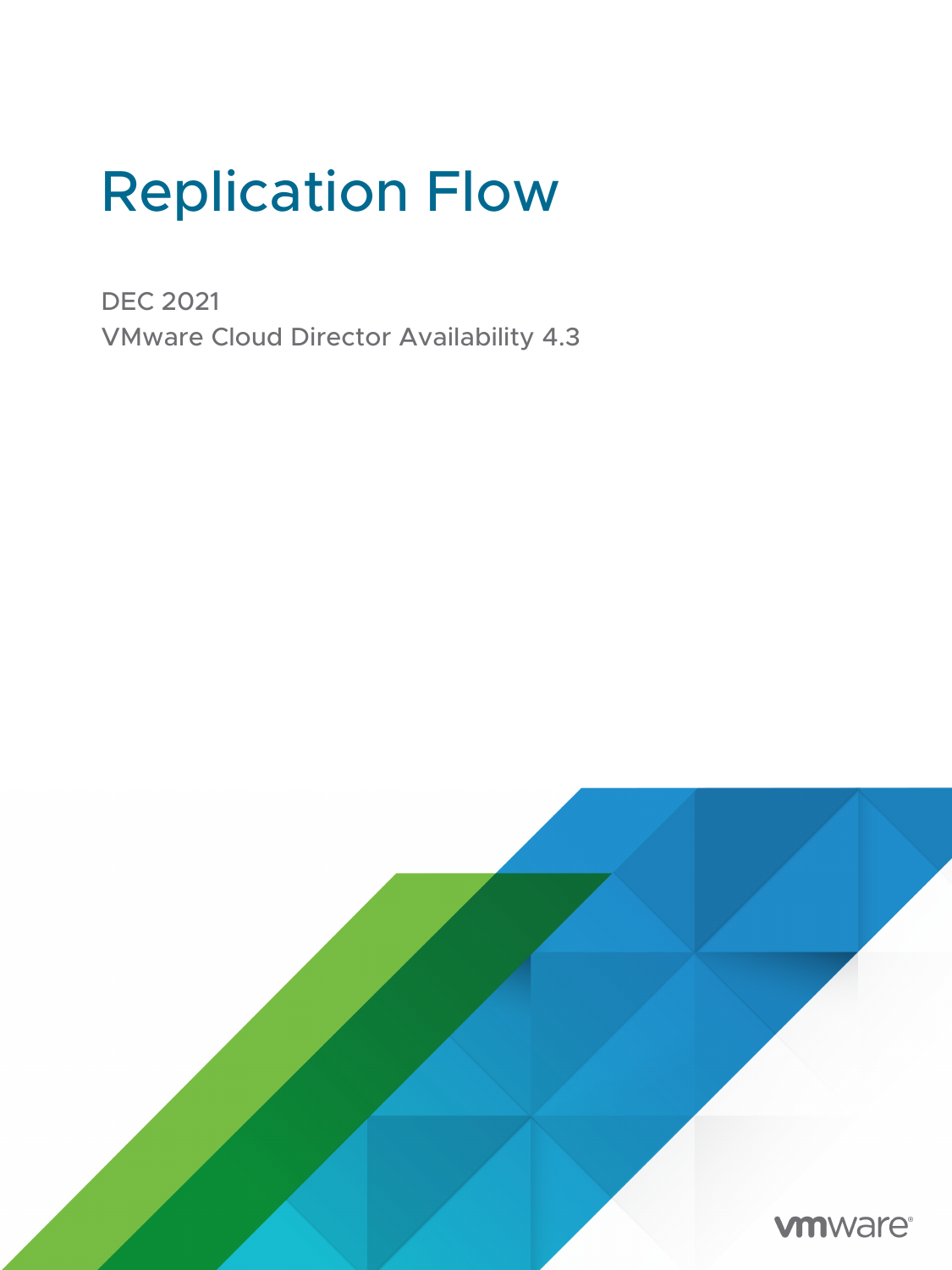You can find the most up-to-date technical documentation on the VMware website at:

<https://docs.vmware.com/>

**VMware, Inc.** 3401 Hillview Ave. Palo Alto, CA 94304 www.vmware.com

Copyright  $^\circ$  2018-2021 VMware, Inc. All rights reserved. [Copyright and trademark information.](https://docs.vmware.com/copyright-trademark.html)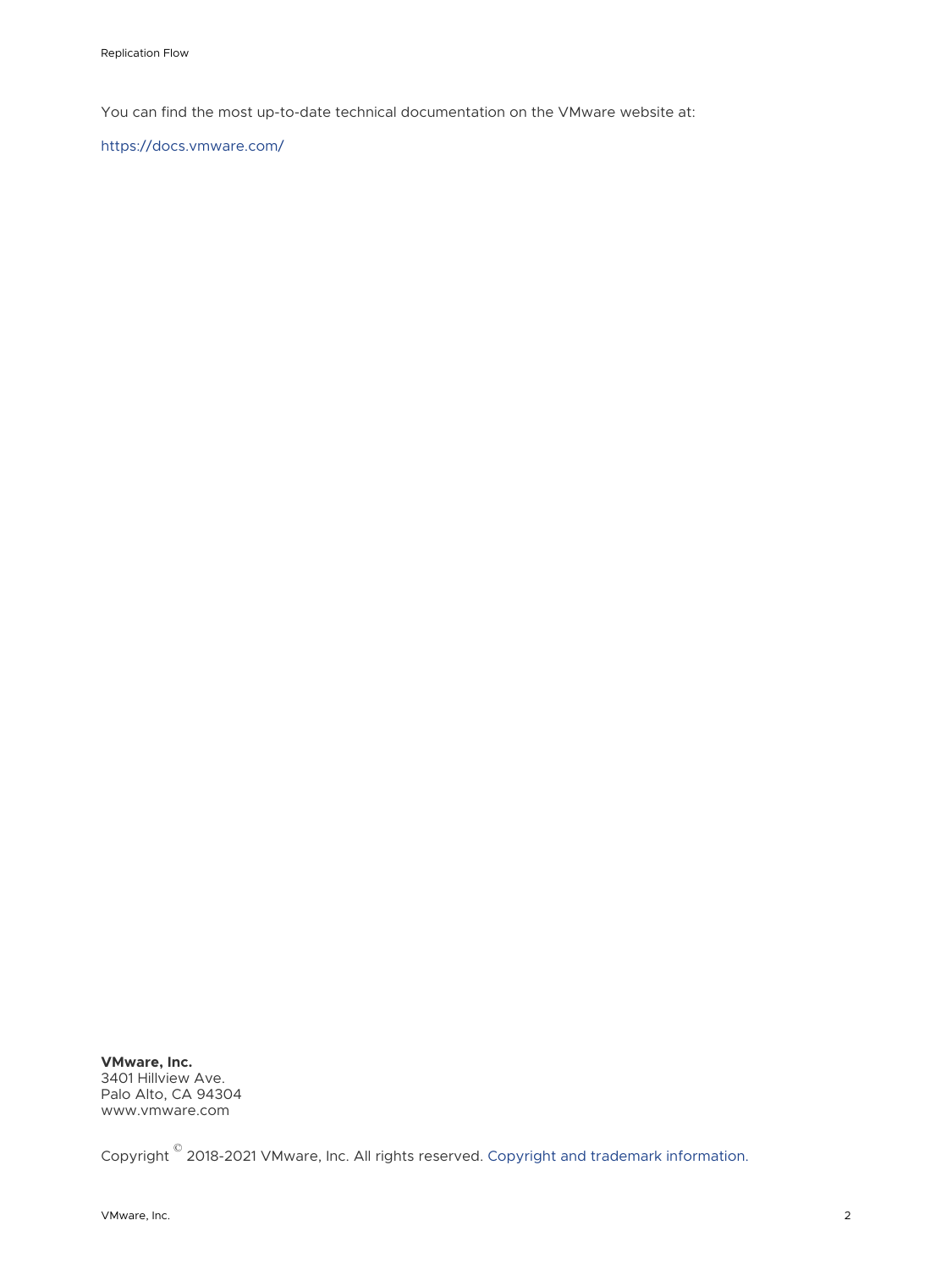## **Contents**

- [About the Issue](#page-3-0) 4
- [Replication Process Overview](#page-5-0) 6
- [Replication Data Path](#page-12-0) 13
- [Connectivity](#page-25-0) 26
- [Monitoring](#page-31-0) 32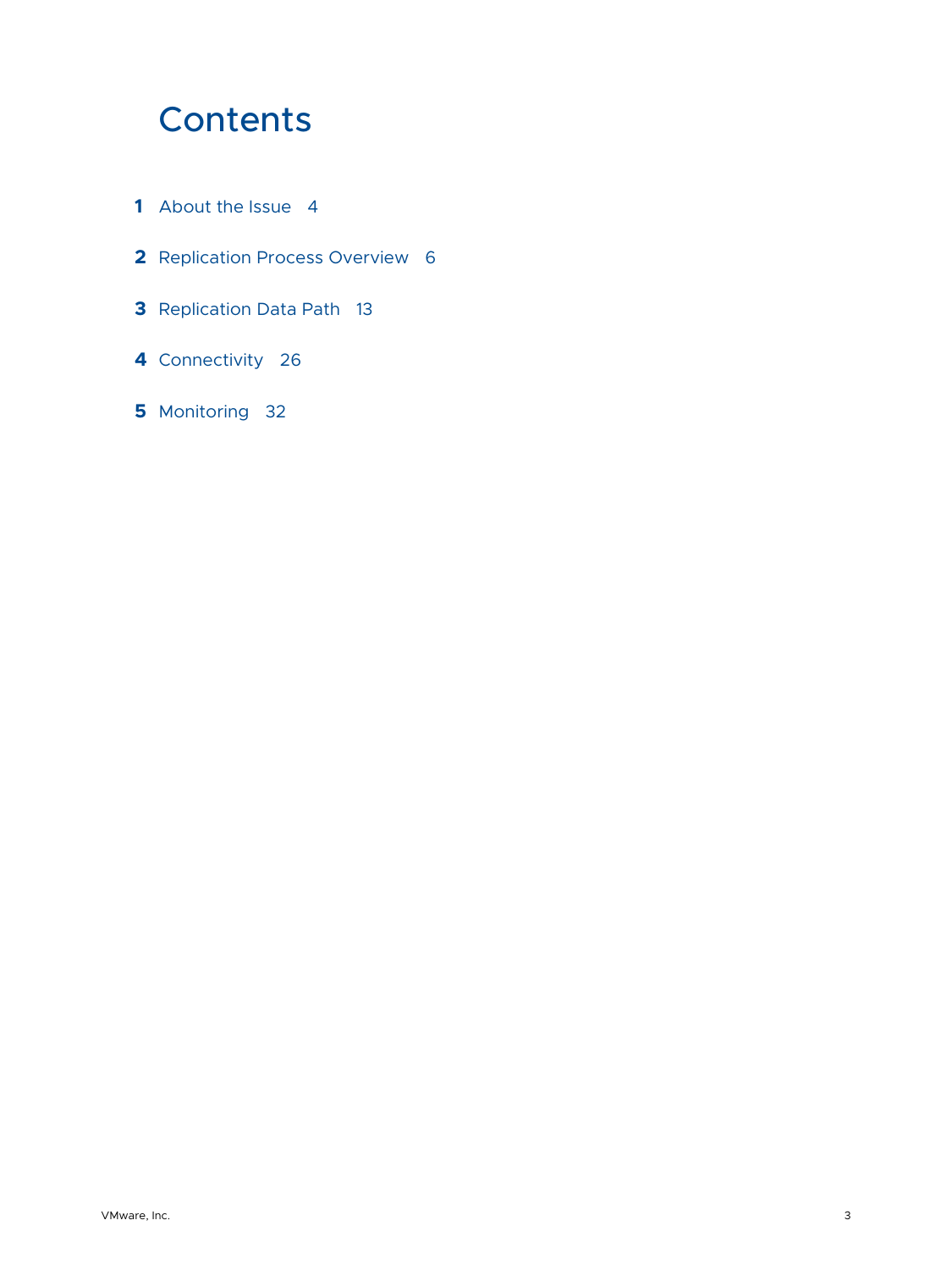# <span id="page-3-0"></span>About the Issue 1999 and 1999 and 1999 and 1999 and 1999 and 1999 and 1999 and 1999 and 1999 and 1999 and 1999



Replications experiencing Recovery Point Objective (RPO) violations while the replication traffic is not using all of the available network bandwidth require optimizing the components configuration in the disaster recovery infrastructure. Shorter target RPO, specially 1-minute, requires that all replication operations be complete in a shorter time window, raising the chance for RPO violations.

When using VMware Cloud Director Availability™ the replication traffic might only use a small part of the available bandwidth while a replication might experience RPO violations. The resolution is not simple as it is a combination of the way VMware Cloud Director Availability operates and the design and configuration of the virtual infrastructure components. While all replications are free of RPO violations even when VMware Cloud Director Availability does not use most of the available bandwidth is not an issue. However, when RPO violations are present, the VMware Cloud Director Availability design and configuration requires investigation. Between the source of a replication and its destination, there are multiple components. The configuration of each component in this long chain might impact the replication flow. When the configuration of some components does not deliver optimal performance, might show issues in the VMware Cloud Director Availability **Dashboard** page.

## 1-minute RPO

VMware Cloud Director Availability 4.3 and later allow configuring replications with RPO as short as 1-minute. When configuring replications with 1-minute RPO, the chances for multiple concurrent operations sharply increase and require additional attention to the configuration details. As the same principles apply for all replications, the information in this document does not limit to 1-minute RPO replications only.

## About the Replication Flow Document

In addition to showing each component that participates in the replication flow, this document also explores the various configurations of a single component and whether specific setting values are optimal or suboptimal. This document provides information for correctly sizing VMware Cloud Director Availability and for optimizing disaster recovery virtual infrastructures. Following correct design decisions helps prevent or reduce the support requests.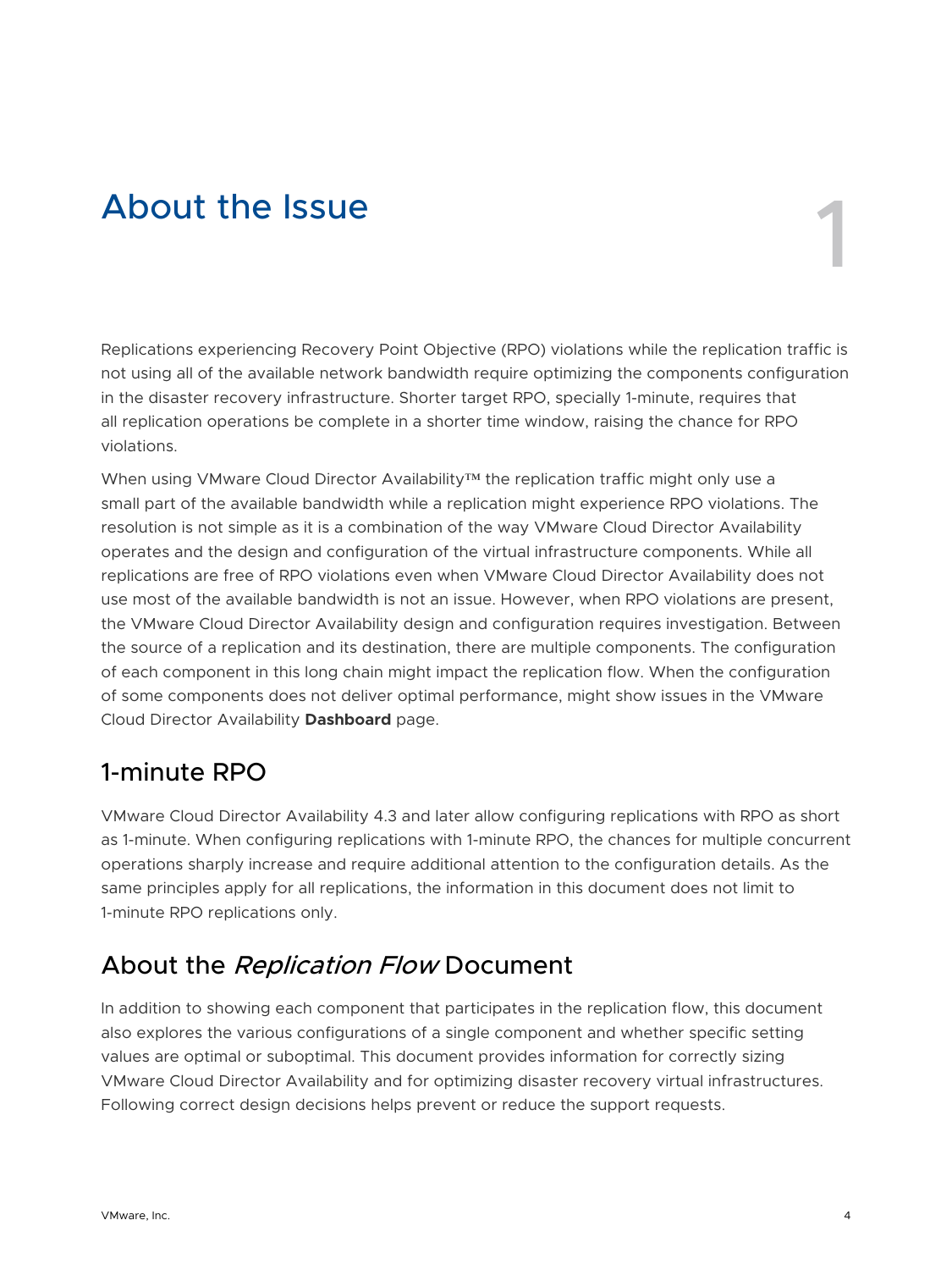## Intended Audience

The *Replication Flow* document is intended for cloud architects, infrastructure administrators, cloud administrators, and cloud operators using VMware Cloud Director Availability in a disaster recovery environment that complies with the requirements for capacity, scalability, business continuity, and disaster recovery.

VMware software familiarity is required.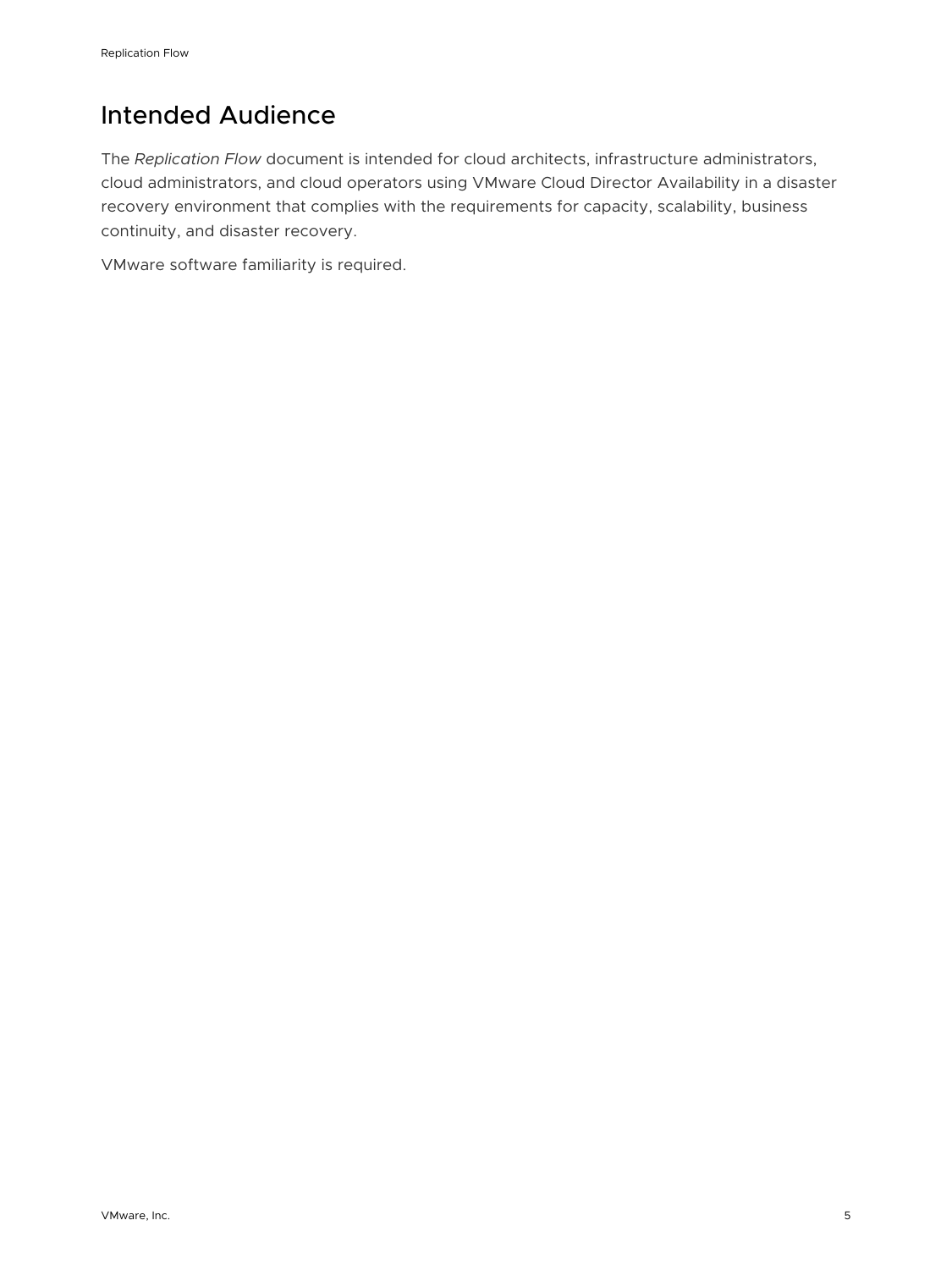## <span id="page-5-0"></span>**Replication Process Overview**

VMware Cloud Director Availability replicates workloads to and from on-premises sites and to and from cloud sites. Learn more about the incoming and outgoing replication data paths, the way the replication works, and the replication operations performed in the sites for ensuring the replications are free from Recovery Point Objective (RPO) violations.

## Replication Path Overview

Depending on the source and the destination of a replication, for replicating virtual machines and vApps VMware Cloud Director Availability supports the following replications.

#### **Cloud-to-cloud**

Replications between two cloud sites, managed by VMware Cloud Director™. In each VMware Cloud Director site, VMware Cloud Director Availability consists of:

- <sup>n</sup> a single Cloud Replication Management Appliance running the Manager Service and the Cloud Service providing the VMware Cloud Director Availability Portal for service providers and for tenants,
- n a single Cloud Tunnel Appliance running the Tunnel Service providing the Service Endpoint in the cloud site,
- n and one or more Cloud Replicator Appliance instances running the Replicator Service, the Lightweight Delta Protocol Service (LWD Proxy) and vSphere® Replication™ Service with vSphere Replication filter.

Replicating between two cloud sites first requires establishing a pairing between the two Cloud Tunnel Appliance instances in the sites. This allows configuring and performing replications in both directions.

#### **On-premises-to-cloud**

Replications between VMware vCenter Server®-managed infrastructure and a cloud site managed by VMware Cloud Director. These replications require deploying a single VMware Cloud Director Availability On-Premises Appliance in the vSphere infrastructure, potentially scalable with multiple on-premises appliance instances for a single vCenter Server instance.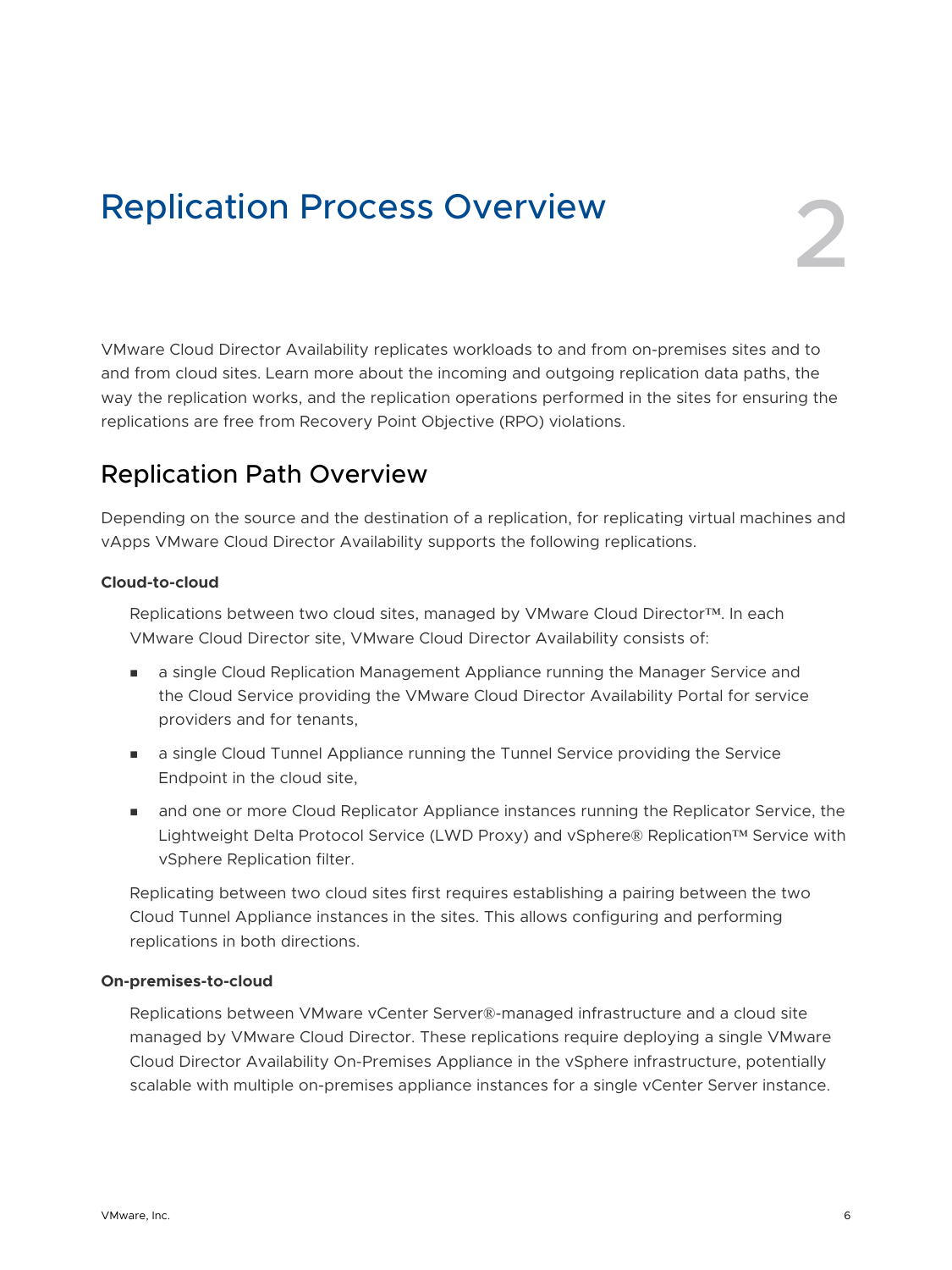The on-premises appliance establishes pairing to the Cloud Tunnel Appliance in the cloud site. This allows configuring and performing replications in both directions.

#### Figure 2-1. Replication path between two cloud sites and an on-premises site

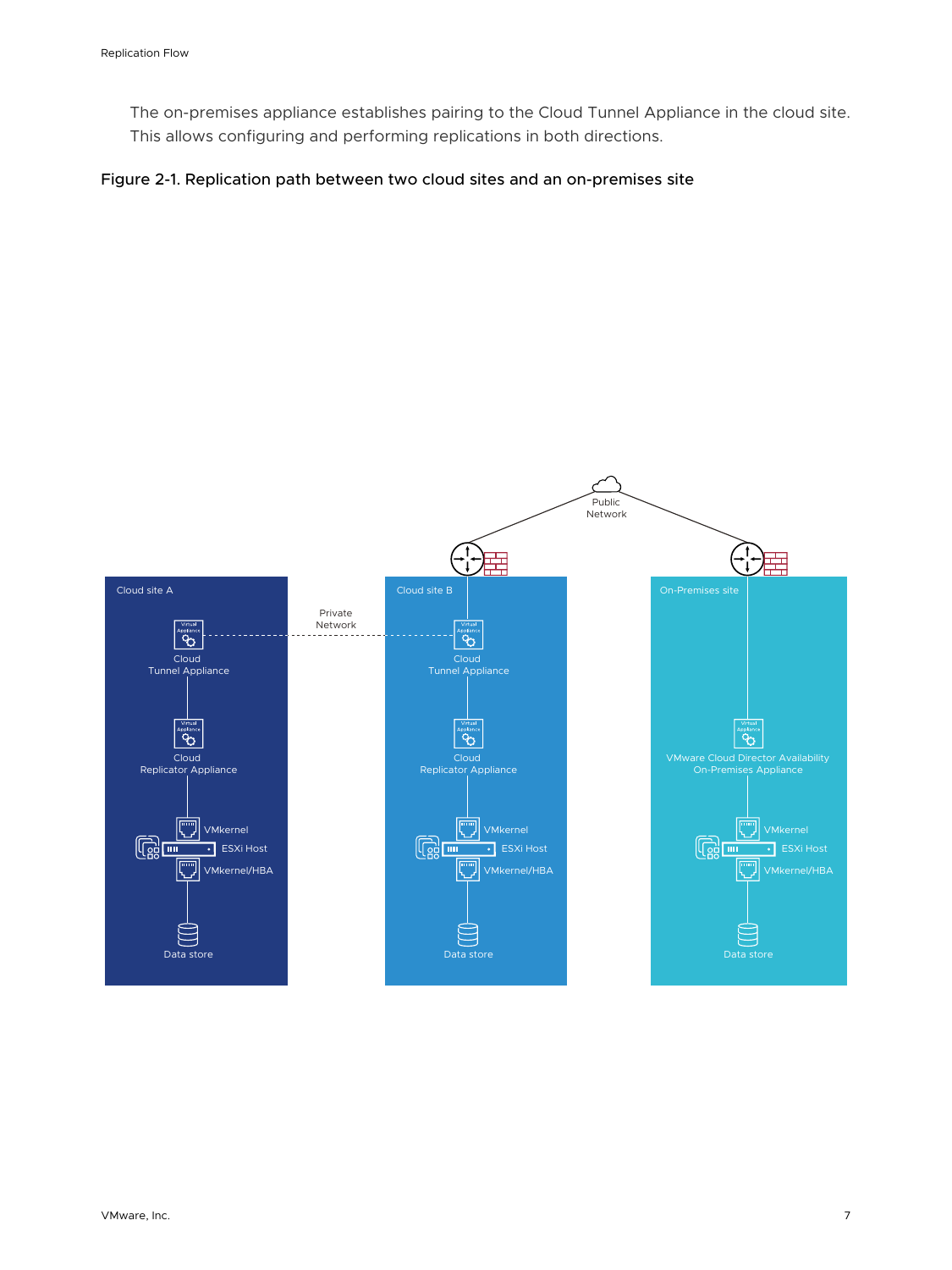- n This example shows the network connectivity and pairing between the two cloud sites over a private network. Alternatively, the cloud-to-cloud site pairing allows establishing over the public Internet.
- This example also shows the connectivity between the cloud site B and the on-premises site over Internet. Alternatively, while not frequently used, the on-premises sites also allow pairing with a cloud site by using a private network.

The entire replication data path between two cloud sites consists of multiple components of the virtual infrastructure, together with Cloud Replicator Appliance instances and the two Cloud Tunnel Appliance instances in each site.

**Note** Cloud Replication Management Appliance is not shown in the diagram as it is not part of replication data path. Replication data passes through this appliance only for test environments when configured as a Combined Appliance. The Combined Appliance can be deployed as a proof-of-concept for evaluating the functionality and for testing the configurations but not for performance metrics. Never deploy Combined Appliance instances in production environments expecting substantial number of replications.

## Replication in VMware vSphere®

For low level data moving, the Cloud Replicator Appliance uses host-based replication provided by the vSphere Replication Service and the two VMware Cloud Director Availability services running in the Cloud Replicator Appliance – LWD Proxy and the Replicator Service. When configuring a replication, different services from both the source Cloud Replicator Appliance and the destination Cloud Replicator Appliance instances prepare the virtual machine for replication and move its contents from the source site to the destination recovery site.

Every virtual machine has multiple I/O filters. The I/O filter managing the disk activities of a virtual machine is the vSCSI filter. In the source site, this filter also manages the outgoing replication data traffic. When adding a virtual machine in a replication, the Replicator Service running in the source Cloud Replicator Appliance configures the vSCSI filter by using vCenter Server APIs. This filter configuration includes information about the source Cloud Replicator Appliance instance, the network port on which it listens for replication traffic, the replication RPO, and several other parameters. For information about the vSCSI filter, see [Chapter 3 Replication Data Path.](#page-12-0)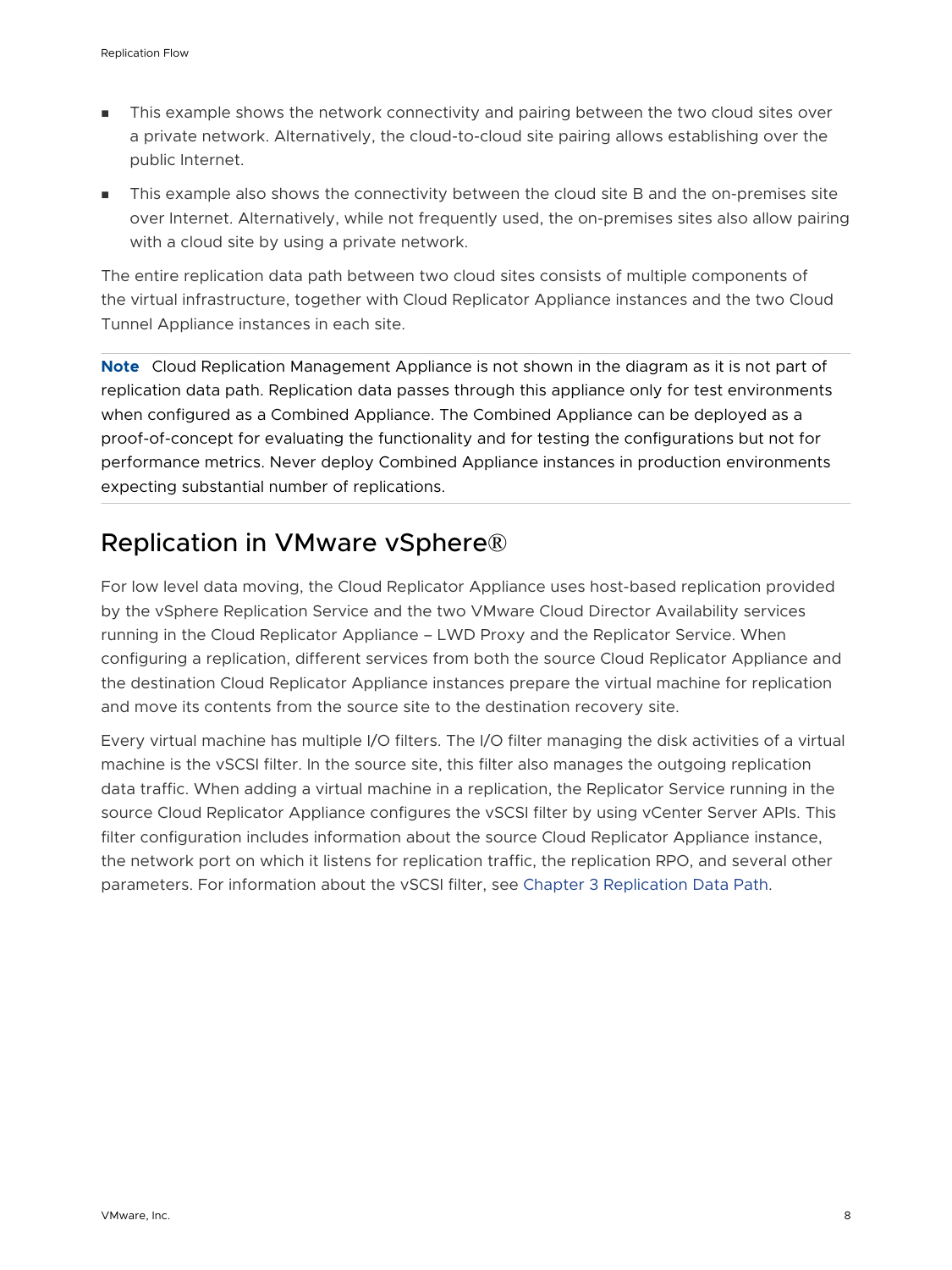



1 For outgoing replications, in the source cloud site first the vSCSI filter uses the ESXi host VMkernel adapter network interface activated for replication for sending the replication data to the LWD Proxy in the source Cloud Replicator Appliance.

**Note** If no interface is activated for replication, the vSCSI filter attempts using the management VMkernel interface.

VMware strongly recommends activating **vSphere Replication** and **vSphere Replication NFC**  on the VMkernel interface that transfers the replication data traffic, even when this is the management VMkernel interface. For more information, see [Setting Up VMkernel Networking](https://docs.vmware.com/en/VMware-vSphere/7.0/com.vmware.vsphere.networking.doc/GUID-8244BA51-BD0F-424E-A00E-DDEC21CF280A.html) in the *vSphere* documentation.

2 Then, the source Cloud Replicator Appliance sends the replication data to the source Cloud Tunnel Appliance for transferring to the destination recovery site.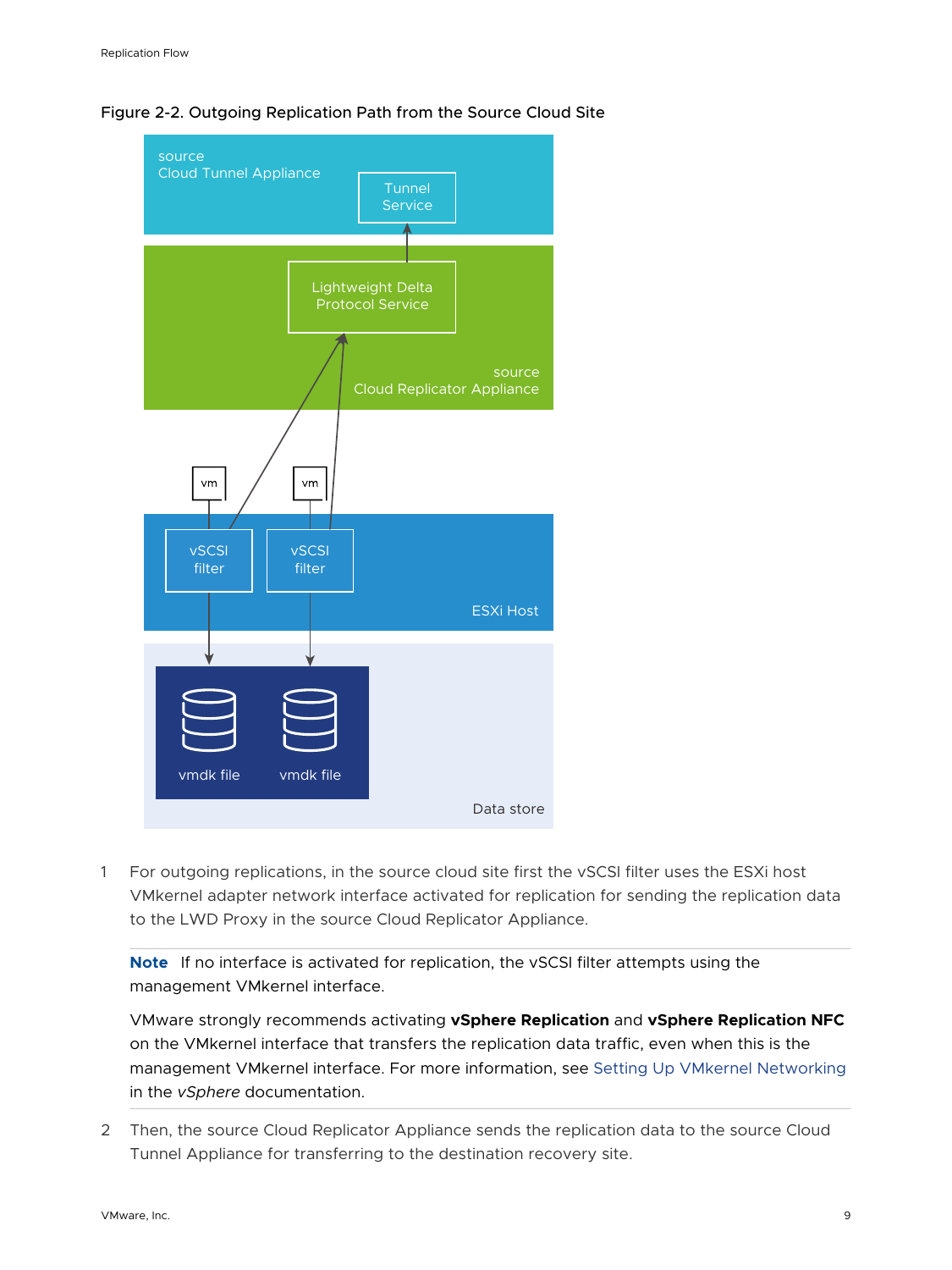



- 1 For incoming replications, in the destination cloud site the Cloud Tunnel Appliance receives the replication data traffic and sends it to the LWD Proxy in the Cloud Replicator Appliance in the destination recovery site.
- 2 Then the vSphere Replication Service in the same Cloud Replicator Appliance sends this replication data to the Network File Copy (NFC) Service in the ESXi host in the destination recovery site. The NFC Service handles large amounts of data transfers like replications and backups.

**Note** For replication incoming traffic, one of the VMkernel interfaces of the ESXi host must be activated for **vSphere Replication NFC**. This instructs the NFC Service for receiving replication traffic over this VMkernel interface.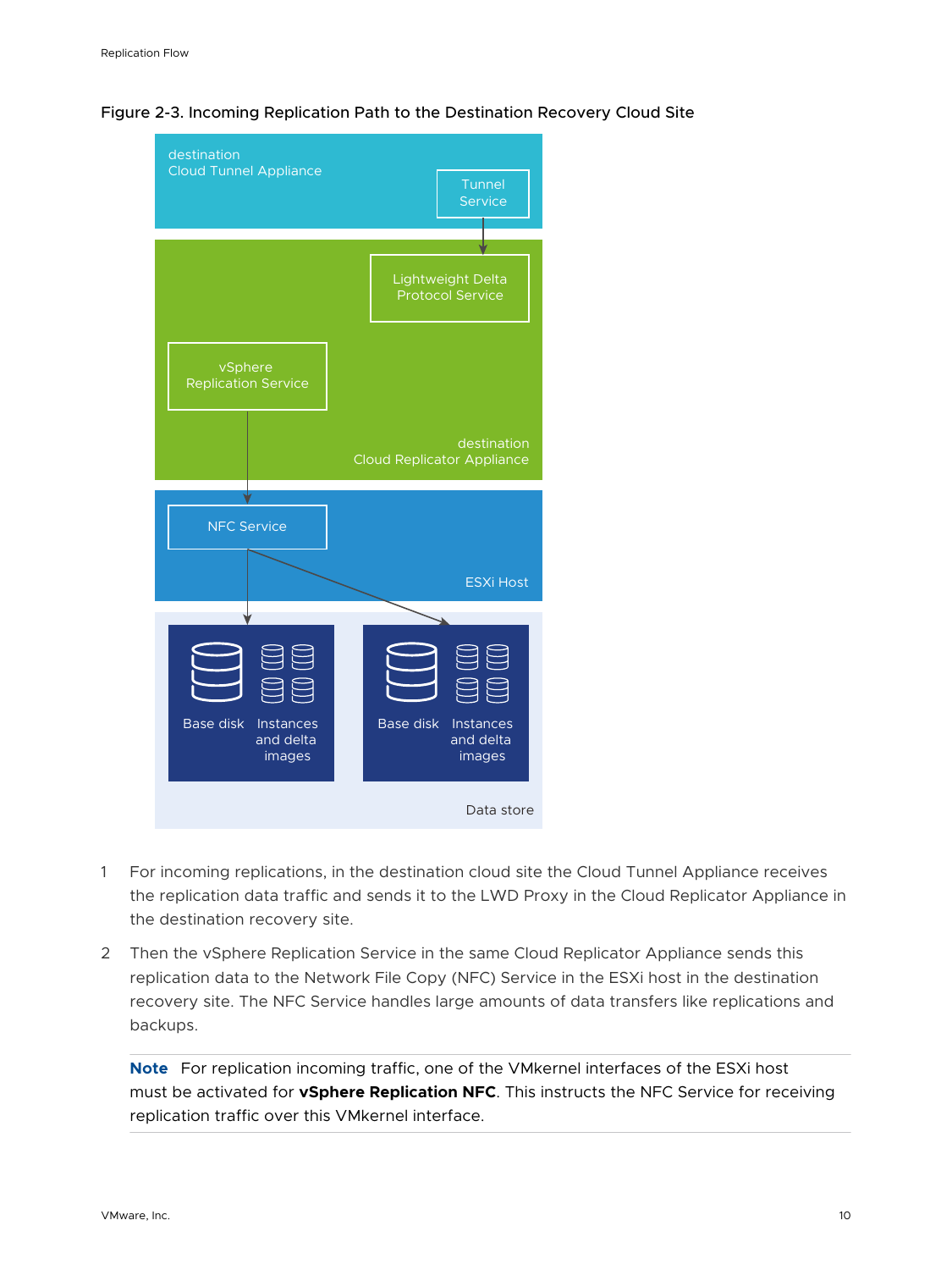3 Finally, the ESXi host in the destination recovery site writes the replication data to a replica file on one of its data stores.

For on-premises-to-cloud replications, the replication data path is similar. The VMware Cloud Director Availability On-Premises Appliance embeds all services, including the Tunnel Service.

## Replication Operations

- 1 When configuring a replication for a virtual machine, the first operation is a full synchronization of the disks of the virtual machine.
	- a First, the Cloud Replicator Appliance instance in the destination recovery site allocates an empty vmdk file for storing the replicated blocks from the source virtual machine.
	- b Then the vSCSI filter in the source site starts reading blocks from the source disk and calculates checksums for each source block.
	- c Finally, the vSphere Replication Service in the destination site calculates checksums for each destination block in the recovery site.
		- **Nen not using a seed virtual machine, the checksums for the same source and** destination block differ, causing the contents of this block to transfer over the network from the source site to the recovery site.
		- **Nen using a seed virtual machine, only the blocks with different checksums transfer** between the source and the destination replicator instances.
- 2 When the full synchronization completes, the vSCSI filter in the source site tracks which blocks change, and stores the addresses of the changed blocks, also known as dirty blocks in a . psf file in the directory of the virtual machine.
- 3 Later, when the RPO window expires, the vSCSI filter in the source site reads all blocks that changed during the last RPO window and the VMware Cloud Director Availability appliances send these dirty blocks to the recovery site. When overwriting a single block multiple times during the RPO window, only the last state of the block is replicated.

This replication data transferred on each RPO window represents the delta image.

4 If the replication keeps multiple instances, the recovery site stores the instances together with the base image. Retention rules distribute<sup>\*</sup> the instances across a period of time.

For example, a replication keeping four instances for a day creates an instance on every sixth hour.

Usually, the RPO window is shorter than the time window between instances. As a result, in the recovery site multiple delta images are created after creating the last instance and before creating the next instance. At the time for creating a new instance the following two operations take place.

1 The oldest instance merges in the base image for releasing a slot for the next instance.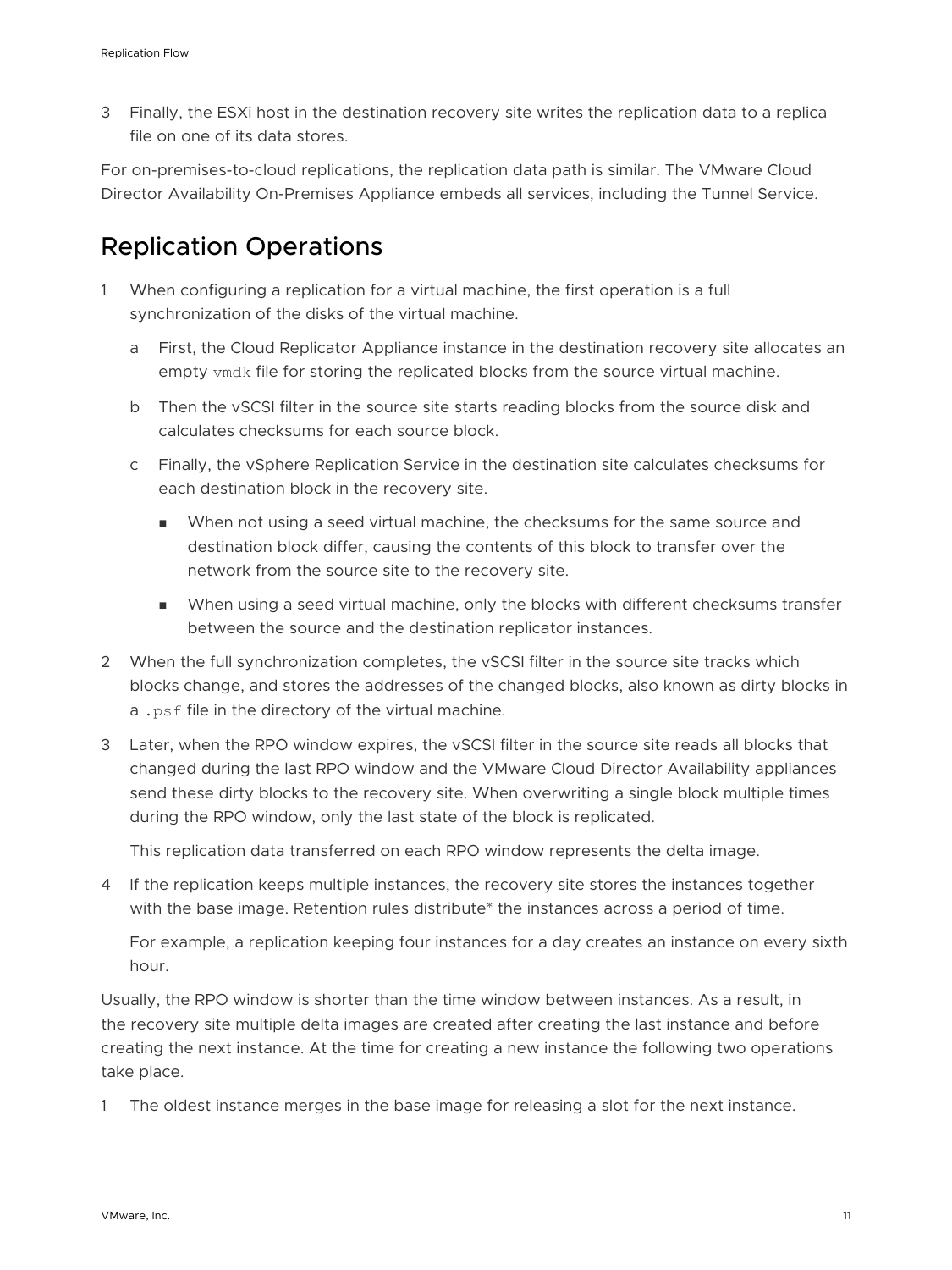2 All delta images created after the latest instance merge in a new instance, and this becomes the latest instance.

In the recovery site, these consolidation operations of the replication data cause increased read/ write storage operations.

- Bigger instances need longer time for consolidation.
- $\blacksquare$  The same is valid for new instance creation with more and bigger delta images the time for consolidation in a single instance takes longer and generates more storage operations.

In the recovery site, the vmdk files store the data of the base image, of the instances, and of the delta images. When performing a recovery or a migration, VMware Cloud Director Availability uses these vmdk files and creates a virtual machine, registers it in the vSphere inventory, and imports it in the VMware Cloud Director inventory.

In summary, this represents the simplified form of the replication process. However, the vSphere Replication Service has other functionalities, not part of this document.

\* VMware Cloud Director Availability 4.3 and later allow keeping instances with different periods of time between them. For more information, see [Advanced Retention Rules](https://docs.vmware.com/en/VMware-Cloud-Director-Availability/4.3/VMware-Cloud-Director-Availability-User-Guide/GUID-7CAAA23D-EFBF-4CFB-A728-4023242172DC.html#advanced-retention-rules-0) in the *User Guide*.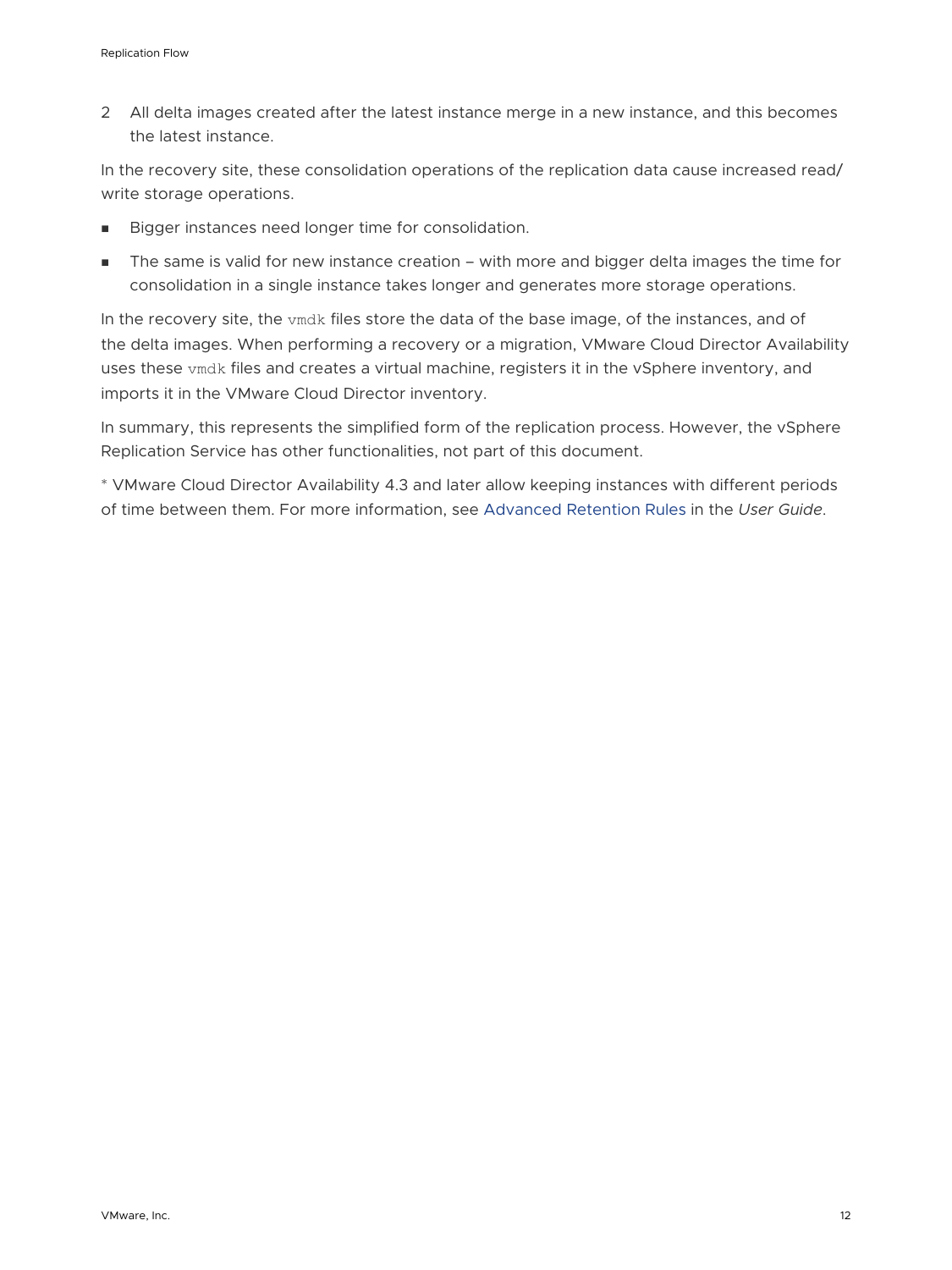## <span id="page-12-0"></span>**Replication Data Path**

Learn more about the replication I/O operations in the source and in the destination storage subsystems and the storage recommendations for 1-minute Recovery Point Objective (RPO). Also, learn about the vSCSI filter operations and approaches for improving the network traffic. In geographically separated data centers, see the benefits of deploying multiple VMware Cloud Director Availability instances. Learn about optimizing the Cloud Replicator Appliance instances and the Cloud Tunnel Appliance.

## Storage

In the vmdk files, the vSCSI filter creates a list of blocks modified at least once during the last RPO window, for these dirty blocks must replicate when the RPO window expires. The ESXi host reads these blocks before sending them over a TCP connection to the vSphere Replication Service in the Cloud Replicator Appliance. For more information, see [Chapter 2 Replication Process](#page-5-0) [Overview.](#page-5-0)

#### **Source site storage**

In the source site storage subsystem, replicating a virtual machine adds operations over what the virtual machine already generates. After the RPO window expires, there is a period with additional read operations. For differing workloads, this period starts and stops at various times for a variable duration.

As a result, the read/write profile of the datastores changes randomly at random intervals.

This inherent variability requires monitoring for correctly sizing and configuring the source storage subsystem for meeting all requirements and recommendations from both the storage vendor and from VMware.

#### **Destination recovery site storage**

In the recovery site, the storage subsystem also receives additional operations triggered by the replication data traffic. The replication data is written in replica files.

Consolidating the delta images in the instances generates another stream of read/write operations.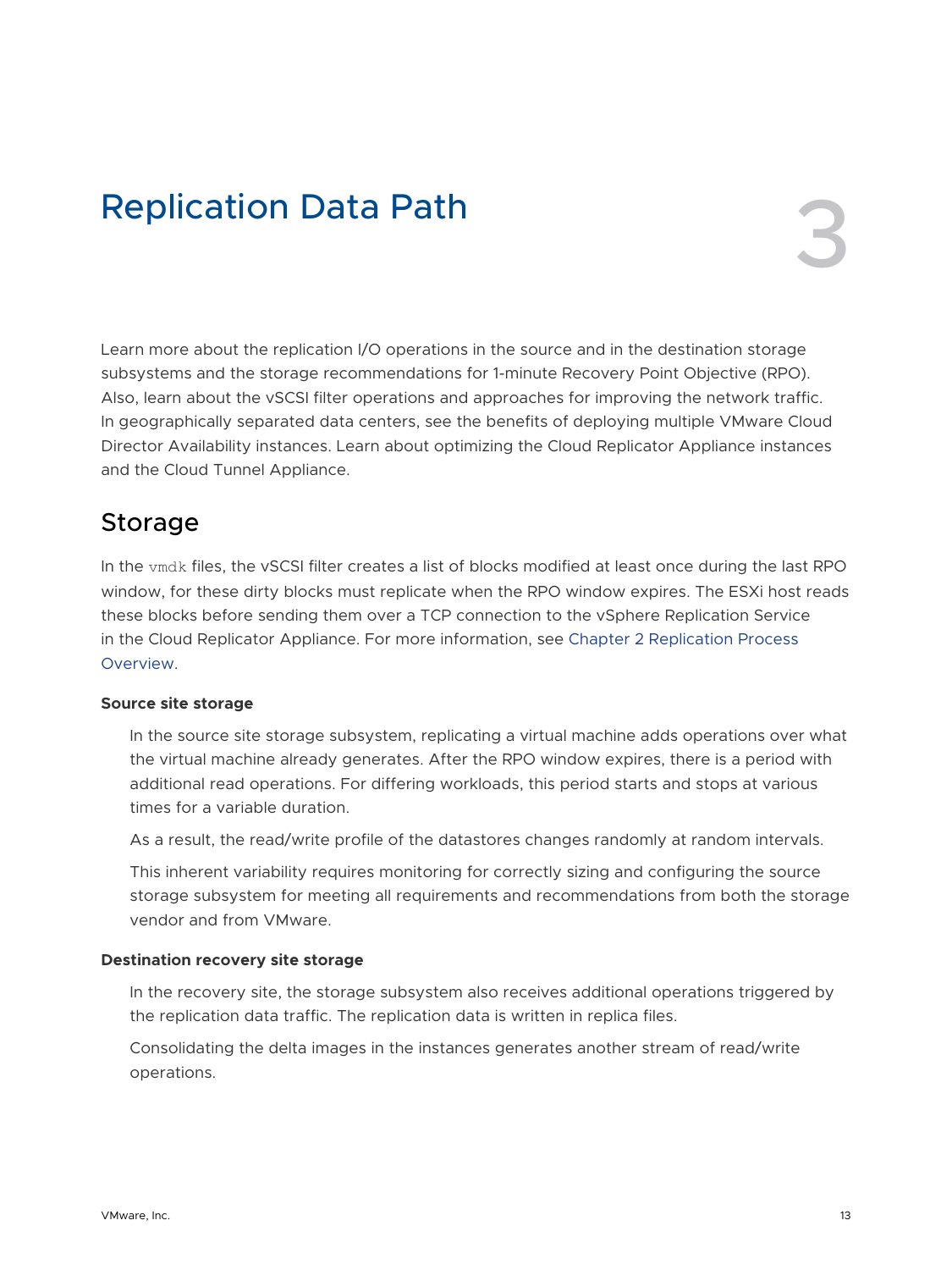The merging of instances in the base disk also generates read/write disk operations. The deeper the hierarchy of the instance, the longer this consolidation lasts due to the increase in read/write operations. For information about the hierarchy of the instances, see [Using](https://docs.vmware.com/en/VMware-Cloud-Director-Availability/4.3/VMware-Cloud-Director-Availability-User-Guide/GUID-7CAAA23D-EFBF-4CFB-A728-4023242172DC.html) [Instances](https://docs.vmware.com/en/VMware-Cloud-Director-Availability/4.3/VMware-Cloud-Director-Availability-User-Guide/GUID-7CAAA23D-EFBF-4CFB-A728-4023242172DC.html) in the *User Guide*.

The number of write operations also depends on the way the protected application stores its data. For example, when an application frequently overwrites the same set of blocks, the write operations for instances consolidation are less than when an application randomly writes in new blocks.

#### **Note**

- To meet an RPO as short as 1-minute and ensure that the replications are free of RPO violations, in the recovery site VMware strongly recommends using flash storage backed by NVMe or by other high-performance enterprise-grade SSD devices. Using consumer-grade SSD might cause issues.
- **Numare also strongly recommends using vSphere 7.0.2 or later. By using VMware Cloud** Director Availability 4.3 with vSphere 7.0.2 allows for the latest improvements in the replication data processing. The increased level of read/write operations handling reduces the chances for RPO violations.
- VMware performs all internal product testing by using VMware vSAN™ datastores. However, not only vSAN can fulfill the increased demand for replications, protected by a 1-minute RPO. Other all-flash storage solutions might also provide the necessary read/write operations handling.
- <sup>n</sup> For providing capacity to non-vSphere workloads, do not use physical disk pools that are home of vSphere datastores. For example, NFS or SMB exports or LUNs directly attached to servers not running ESXi. vSphere might mistake background storage operations, like auto-tiering and disk rebalancing as unmanaged I/O traffic, resulting in a negative impact on storage operations managed by vCenter Server.

VMware recommends using vSAN as it prevents this unmanaged I/O traffic. As completely dedicated for virtual infrastructures, the vSAN datastores allow for granular observability and for control over the vSAN operations. VMware actively develops the vSAN technology and improves its performance, monitoring, recoverability, and manageability features. The vSAN policy-driven configuration allows the storage administrators discovery and flexible assignment of the best combination of rules for any type of data stored on vSAN, including replication data. For more information, see the [Troubleshooting vSAN Performance,](https://via.vmw.com/tchzcoreno1791) [Understanding vSAN Performance](https://via.vmw.com/tchzcoreno3058)  [Bottlenecks](https://via.vmw.com/tchzcoreno3058), and [Write Buffer Sizing in vSAN](https://blogs.vmware.com/virtualblocks/2019/10/01/write-buffer-sizing-vsan/) *blog* posts.

The following example shows the impact of dynamic utilization of the recovery site datastore, for replications configured with a target RPO of 1-minute.

- **n** The example contains five operational virtual machines, running applications that store data in binary format.
- Each virtual machine generates from 880 to 900 MB of binary data per minute.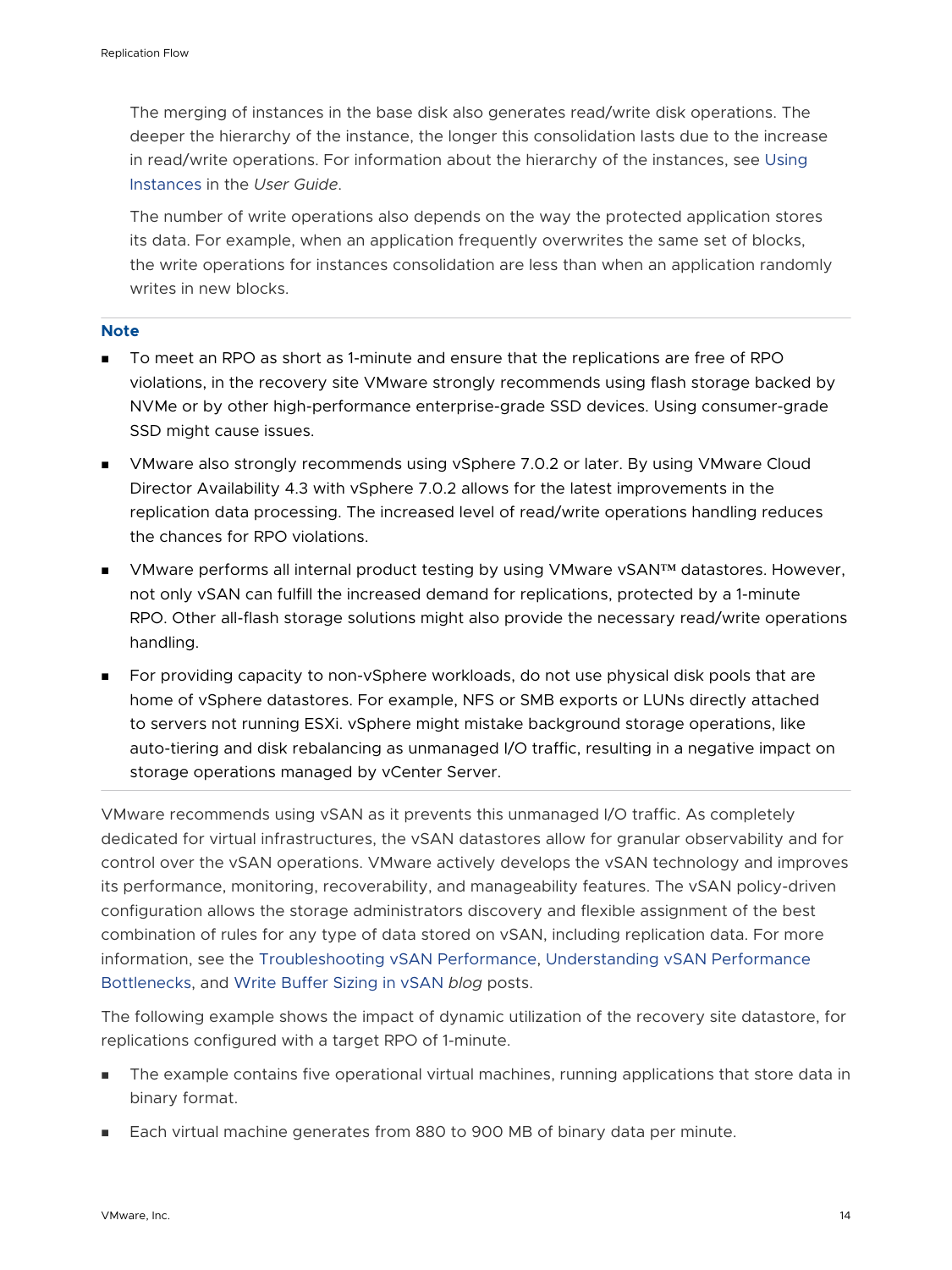- **n** Some of the blocks are overwritten once or more within this minute.
- n In the recovery site, a vSAN datastore receives all the replication data. This vSAN datastore also contains other virtual machines which dynamically change the I/O pattern over the storage subsystem, resembling a production system.

In the following diagram for this example, each color represents a single replication. The bar size increases with each additional minute in RPO violation.



#### Figure 3-1. Dynamic I/O in destination site and RPO violations

- 1 First, during "Phase One", all virtual machines residing in the recovery vSAN datastore have the same I/O profile and only a few replications experience an RPO violation for a minute or two.
- 2 Later, during "Phase Two" the production workload I/O pattern increases, causing the replications to accumulate RPO violations for extended periods of time. All replications are in RPO violations for 10 to 25 minutes.
- 3 Finally, during "Phase Three" the I/O operations in virtual machines running in the destination site reduces to its typical values and replications begin reducing their delays and shortly after they are free of RPO violations for the remaining time.

During "Phase Two", the following diagram from vRealize Operations Manager helps explain the reason for the RPO violations.

#### Figure 3-2. vSAN write buffer dynamics in vRealize Operations Manager

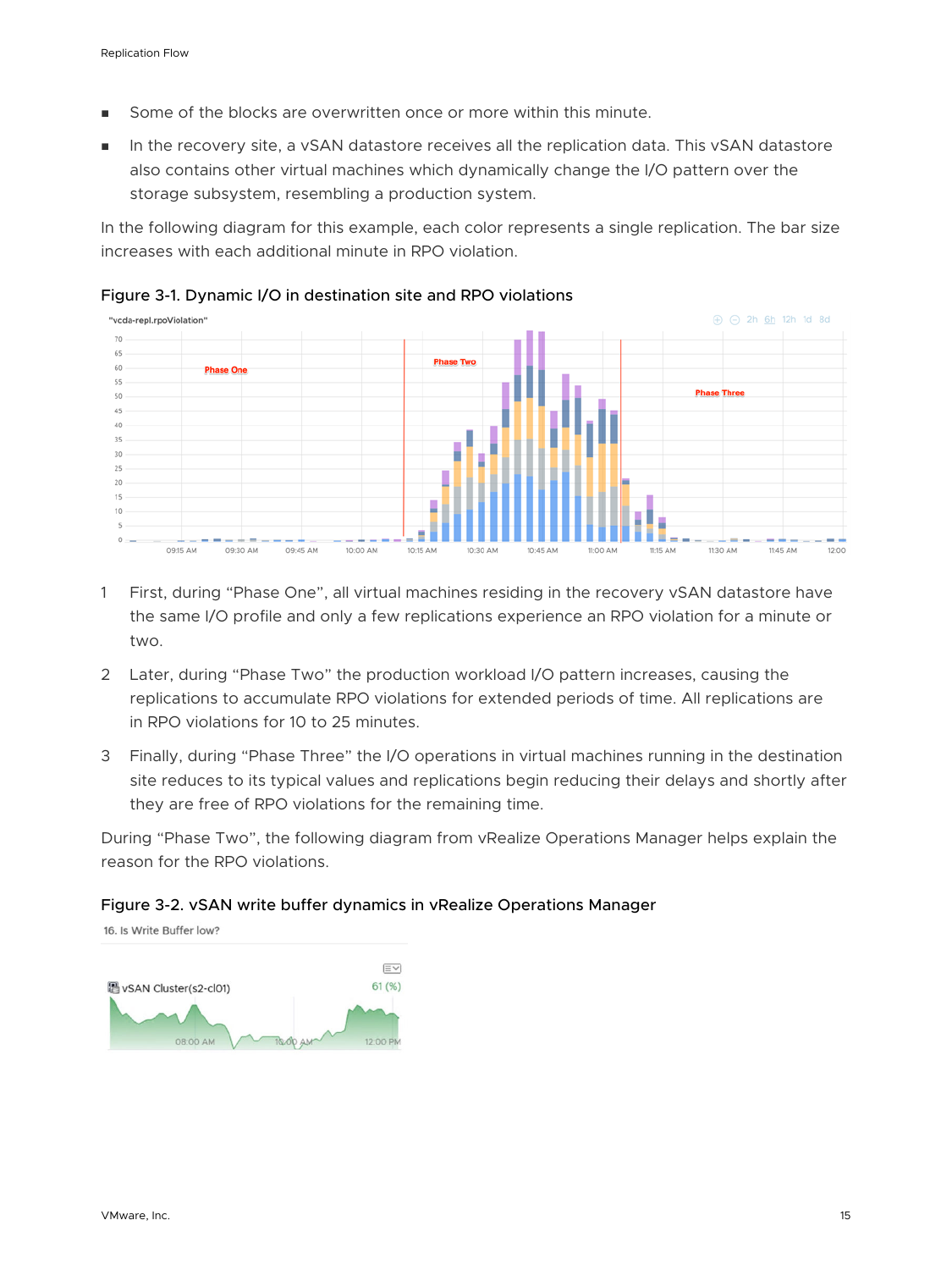Increasing the write operations to the vSAN datastore, begins saturating its write buffer. This increased write rate obstructs de-staging to the capacity drives and the vSAN datastore begins experiencing performance degradation. Reducing the I/O streams from the virtual machines allows for re-obtaining the high-performance levels for write operations.

Alternatively, instead of reducing the I/O stream to vSAN datastore disk groups, add more caching drives to the vSAN cluster. Adding more caching drives is more common, and it underlines the importance of correctly sizing the storage infrastructure and especially vSAN, as higher cache-to-capacity ratio lowers the chances for reduced performance.

### vSCSI Filter

The vSCSI filter sends the replication data traffic over one of the VMkernel interfaces of the ESXi host to the vSphere Replication Service in the source Cloud Replicator Appliance instance. The vSphere Replication Service manages the operation of the vSCSI filter.

The vSphere Replication Service does not complete the synchronization of the delta image in the shortest time possible as the service keeps the following information.

- The size of the delta image.
- The maximum time to complete the previous delta images synchronization.
- The bandwidth used by the previous delta images synchronization.

Based on this information, the vSphere Replication Service precisely calculates the required bandwidth and uses as low bandwidth as necessary for moving the delta images to the recovery site within the RPO window. This process prevents the high utilization of the resources by the replications. By modifying the advanced parameters of the hypervisor allows controlling this process to a limited level.

**Note** VMware recommends modifying these advanced parameters only under the guidance of VMware support.

When an RPO window expires, the vSphere Replication Service requests the ESXi host to read and send dirty blocks. Reading the dirty blocks occurs through the vSCSI filter, that is through the virtual SCSI interface of the virtual machine. The storage I/O limits for a virtual machine apply on the virtual SCSI adapter. When a virtual machine has a limit on the storage I/O operations, the reading of dirty blocks requested by the vSphere Replication Service respects this limit.

**Note** Setting a low I/O storage limit might cause RPO violations and reduced performance of the services provided by the virtual machine. Obtain the correct numbers when such limits must apply. This includes determining the repeatability of periods with low and high utilization and collecting and analyzing I/O operations per second (IOPS) data for at least one full cycle and adding a portion for replication traffic.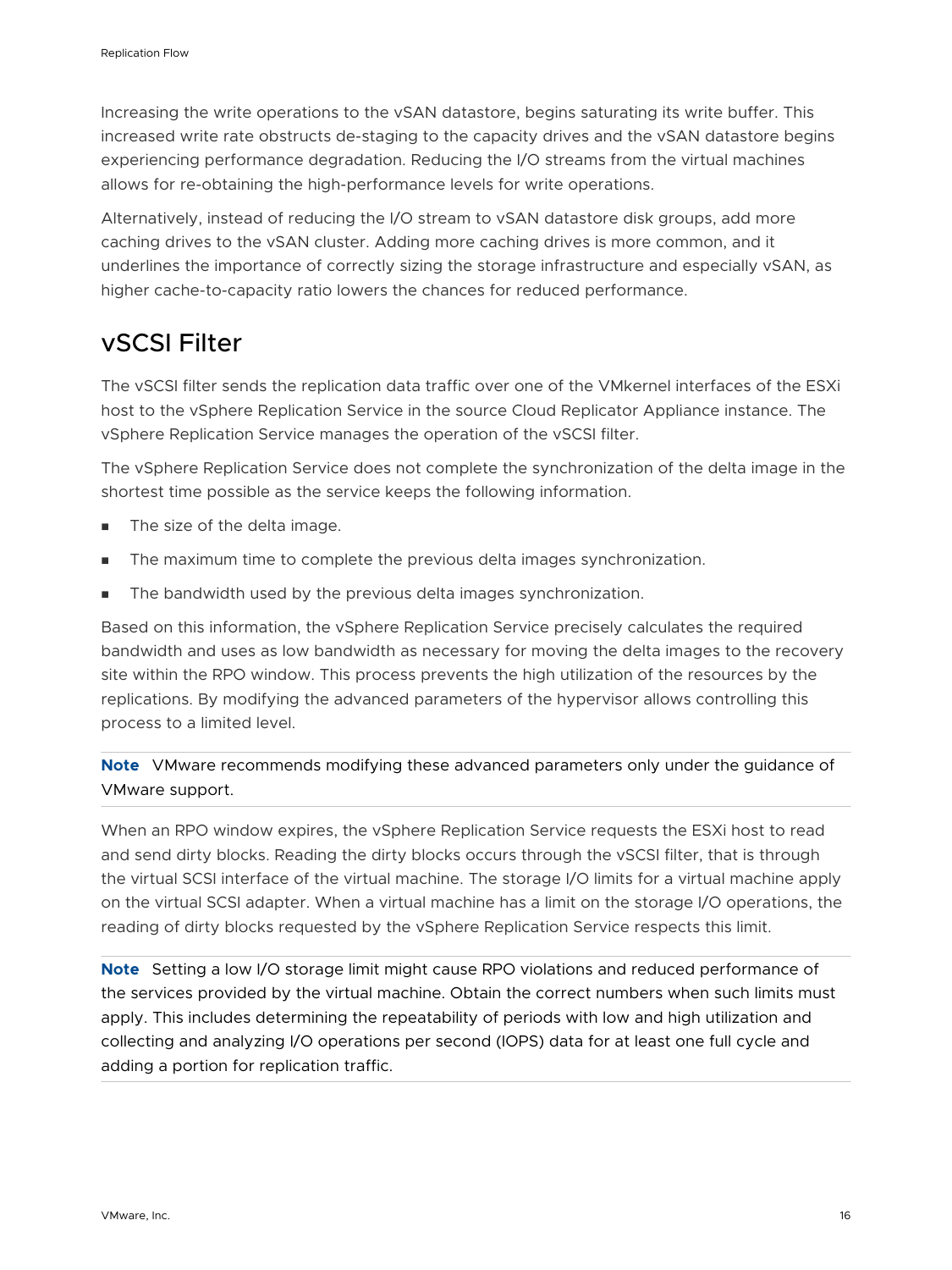Another key factor is the CPU processing of replicated virtual machines. The following three items sum the total demand for CPU cycles from a replicated virtual machine.

- **n** CPU cycles requested by the guest operating system.
- **n** CPU cycles used by the hypervisor for maintaining the virtual machine.
- <sup>n</sup> CPU cycles requested by the vSphere Replication Service.

Based on the ESXi host resource utilization, the CPU scheduler of the ESXi host provides access to the physical CPUs. When the ESXi host is over-utilized, the virtual machine receives its share of CPU resources based on the number of virtual CPUs. For example, a virtual machine with eight virtual CPUs receives twice more CPU cycles for replication processing, compared to a virtual machine with four virtual CPUs. Instead of simply increasing the number of virtual processors in replicated virtual machines, avoid virtual CPU over-provisioning by configuring each workload with the correct number of virtual CPUs.

In the source site, the network traffic from the vSCSI filter to the LWDProxy is in a raw data format. The vSCSI filter performs no processing of the data block content.

Similarly, in the recovery site, the network traffic from the vSphere Replication Service to the ESXi host is in raw data format. An ESXi host in a cloud environment can run tens or hundreds of virtual machines that might be replicated or might be used as a destination for tens or hundreds of replications. This way, the network traffic for replication data between the ESXi hosts and the Cloud Replicator Appliance instances can reach a significant volume.

The architecture allows the following two approaches for improvements.

- 1 The first approach is by creating a dedicated replication network VLAN with a dedicated ESXi host VMkernel interface. Then the Cloud Replicator Appliance instances directly connect to this network. This approach allows for the following benefits.
	- <sup>n</sup> For outgoing replications, the vSCSI filter in the source ESXi host sends the raw replication data traffic directly to the LWDProxy Service in the source Cloud Replicator Appliance instance over a single Layer 2 broadcast domain. This prevents routing this large traffic volume over the routed networks and avoids the detrimental impact on the entire network infrastructure and services.
	- **n** For incoming replications, the LWDProxy Service in the destination Cloud Replicator Appliance instance sends raw replication data traffic to the VMkernel interface of the destination ESXi host again over a single Layer 2 network. This prevents the routing of large volumes of replication data traffic and reduces the risk of impacting other types of traffic and services.
	- By using the vSphere Network I/O Control (NetIOC) allows for granular control over allocating shares to each type of network traffic and bandwidth priorities, preventing bandwidth saturation.
	- n This approach comes with no additional costs when the cloud provider uses vSphere Enterprise Plus and above product licenses.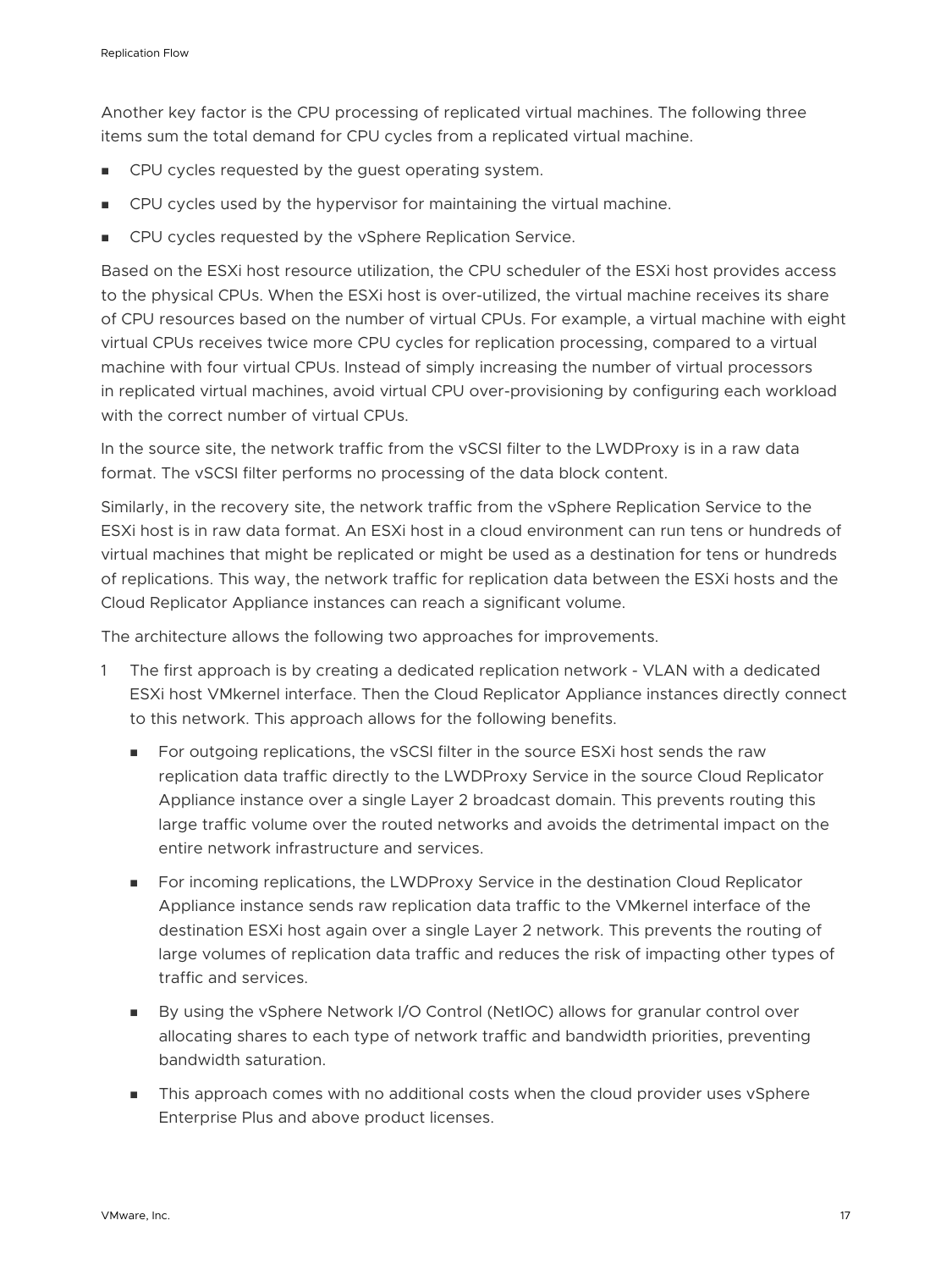This first approach requires correct planning and implementation of the following network configuration changes.

- Create a VLAN network dedicated to replication data traffic.
- **n** Dedicate an IP subnet for replication data traffic.
- n Create a virtual port group dedicated to replication and tag it with the replication VLAN ID.
- n Create a VMkernel adapter interface dedicated for replication, configure it with an IP address from the replication IP subnet and connect it to the replication virtual port group.
- **n** Configure the network interface of each Cloud Replicator Appliance instance with an IP address from the replication IP subnet and connect it to the replication virtual port group.

Figure 3-3. VMkernel interface with active vSphere Replication and vSphere Replication NFC

| v (R) vc01.lon.cloudprovider.local<br>$\vee$   $\parallel$ lon-01 | Monitor<br>Summary                                                                             | Configure    |   | Permissions | <b>VMs</b><br>Networks<br>Datastores    | Updates                                                              |                                |  |
|-------------------------------------------------------------------|------------------------------------------------------------------------------------------------|--------------|---|-------------|-----------------------------------------|----------------------------------------------------------------------|--------------------------------|--|
| [i] edge-cl-01<br>У                                               | Storage                                                                                        | $\checkmark$ |   |             | <b>VMkernel adapters</b>                |                                                                      |                                |  |
| $\vee$ [C] workloads-01                                           | Storage Adapters                                                                               |              |   |             | <b>ADD NETWORKING</b><br><b>REFRESH</b> |                                                                      |                                |  |
| esx02.lon.cloudprovider.local                                     | Storage Devices                                                                                |              |   |             |                                         |                                                                      |                                |  |
| esx03.lon.cloudprovider.local                                     | Host Cache Configuration                                                                       |              |   |             | Device<br>т                             |                                                                      |                                |  |
| esx04.lon.cloudprovider.local                                     | Protocol Endpoints                                                                             |              |   | $\gg$       | vmkO                                    |                                                                      | VMkernel network adapter: vmk4 |  |
| esx05.lon.cloudprovider.local                                     | I/O Filters<br>Networking<br>Virtual switches<br><b>VMkernel adapters</b><br>Physical adapters | $\checkmark$ | ÷ | »           | vmk1                                    | IP Settings<br>Properties<br>$\vee$ Port properties<br>Network label | Policies                       |  |
| $\triangleright$ $\ominus$ vcd-managed                            |                                                                                                |              |   | $\gg$       | vmk2                                    |                                                                      |                                |  |
| repl01.lon<br>d tmpl-centos7-x64                                  |                                                                                                |              |   |             |                                         |                                                                      | dvpg-replication<br>Default    |  |
|                                                                   |                                                                                                |              | ÷ | $\gg$       | $v$ mk $3$                              |                                                                      |                                |  |
|                                                                   |                                                                                                |              |   | «           | vmk4                                    | TCP/IP stack                                                         |                                |  |
|                                                                   | TCP/IP configuration                                                                           |              | ÷ | $\gg$       | vmk10                                   | <b>Enabled services</b>                                              | vSphere Replication            |  |
|                                                                   | Virtual Machines                                                                               | $\checkmark$ |   | $\gg$       | vmk50                                   |                                                                      | vSphere Replication NFC        |  |
|                                                                   | VM Startup/Shutdown                                                                            |              |   |             |                                         | $\times$ NIC settings                                                |                                |  |
|                                                                   | Agent VM Settings                                                                              |              |   |             |                                         | MAC address                                                          | 00:50:56:6c:5e:77              |  |
|                                                                   | Default VM Compatibility                                                                       |              |   |             |                                         | <b>MTU</b>                                                           | 9000                           |  |
|                                                                   | Swap File Location                                                                             |              |   |             |                                         |                                                                      |                                |  |

#### Figure 3-4. Cloud Replicator Appliance and replication VMkernel interfaces connected to a port group dedicated for replication

| Port ID | Name                 | Connectee             | Runtime MAC Address T | Port Group       | State          | <b>VLAN ID</b>    |
|---------|----------------------|-----------------------|-----------------------|------------------|----------------|-------------------|
|         | $\scriptstyle\cdots$ | esx02.lon.cloudprovid | 00:50:56:6c:5e:77     | dvpg-replication | Link Up        | VLAN access: 1318 |
|         | $\cdots$             | esx03.lon.cloudprovid | 00:50:56:6d:0e:59     | dvpg-replication | J Link Up      | VLAN access: 1318 |
|         | <b>Ball</b>          | esx04.lon.cloudprovid | 00:50:56:60:0c:ba     | dypg-replication | <b>Link Up</b> | VLAN access: 1318 |
|         | $-$                  | esx05.lon.cloudprovid | 00:50:56:60:97:34     | dvpg-replication | Link Up        | VLAN access: 1318 |
|         | $\sim$               | repl01.lon            | 00:50:56:9c:9b:dd     | dvpg-replication | <b>Link Up</b> | VLAN access: 1318 |

2 The second approach is by using dedicated physical ESXi host uplinks for the replication data traffic. Less frequently used, this approach comes with additional expenses like additional physical switch ports, additional used space in racks, and additional costs for power and cooling.

When the replication VMkernel interface of the ESXi host and the Cloud Replicator Appliance instances reside in different subnets and routing the replication data traffic between the subnets, account for the performance capabilities of the involved routing devices. For each replicated virtual machine, the vSCSI filter opens a single TCP session to the Cloud Replicator Appliance instance. If the routing device performs IDS/IPS of the replication data traffic, that might cause issues.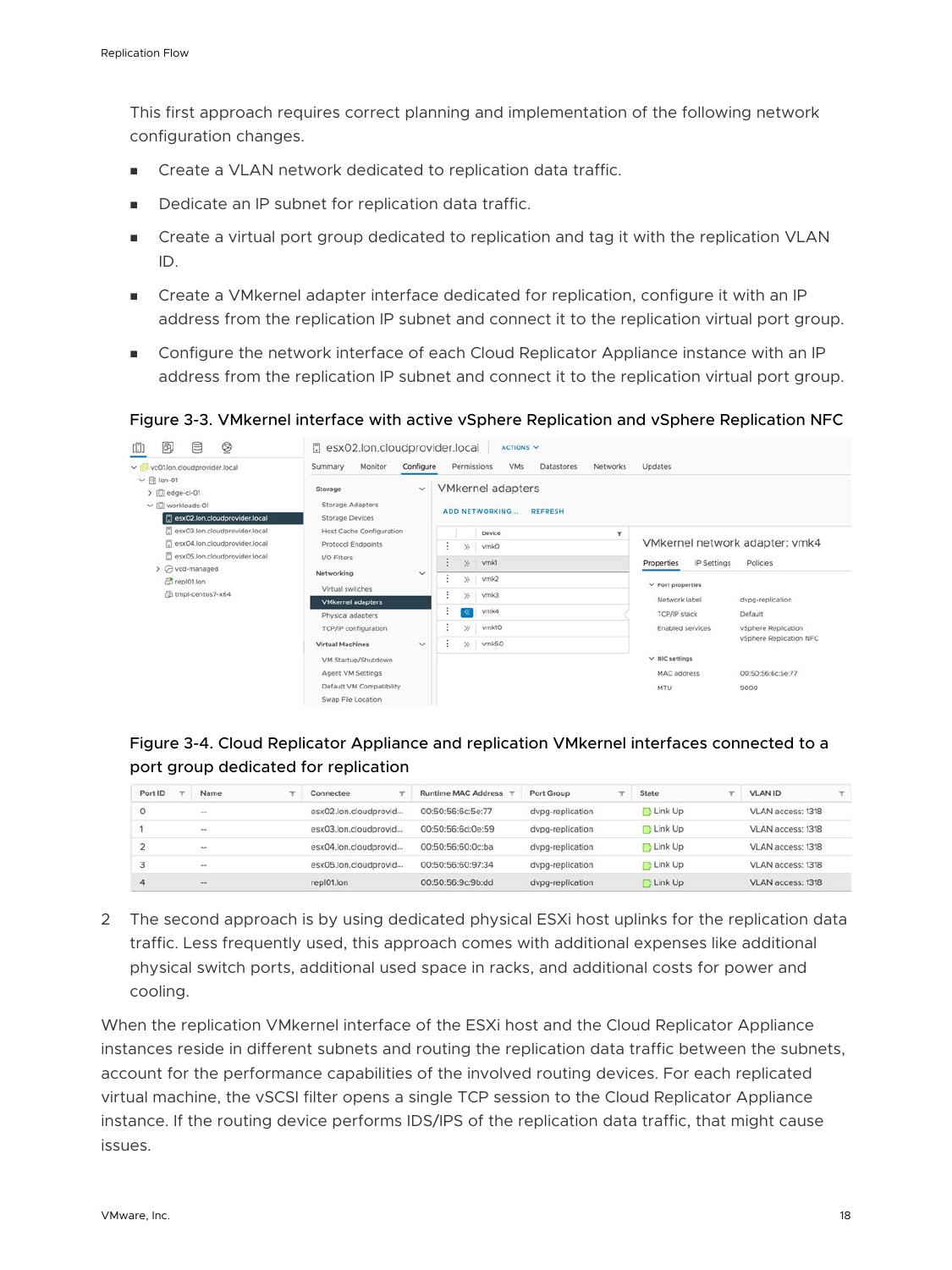VMware strongly recommends, when possible, excluding the replication data traffic from such inspection.

The performance of the routing devices might have a negative impact on the usable network bandwidth passing through it and might limit the number of replications or amount of replicated data.

## Geographically Separated Data Centers

Only vSCSI filter and Cloud Replicator Appliance optimizations might not suffice when the cloud providers manage a single VMware Cloud Director instance with multiple vCenter Server clusters located in data centers separated by a long distance.

With a single VMware Cloud Director Availability instance associated with all provider VDCs, raw replication data traffic between the vSCSI filter and the Cloud Replicator Appliance instances travels over inter-site links once or multiple times. Also, the network traffic between the Cloud Replicator Appliance instance and the Cloud Tunnel Appliance might need to travel over the inter-site link when deploying the Cloud Replicator Appliance instance and the Cloud Tunnel Appliance in different data centers.

The following example shows such an unoptimized replication flow between, for example, the London and the Berlin data centers.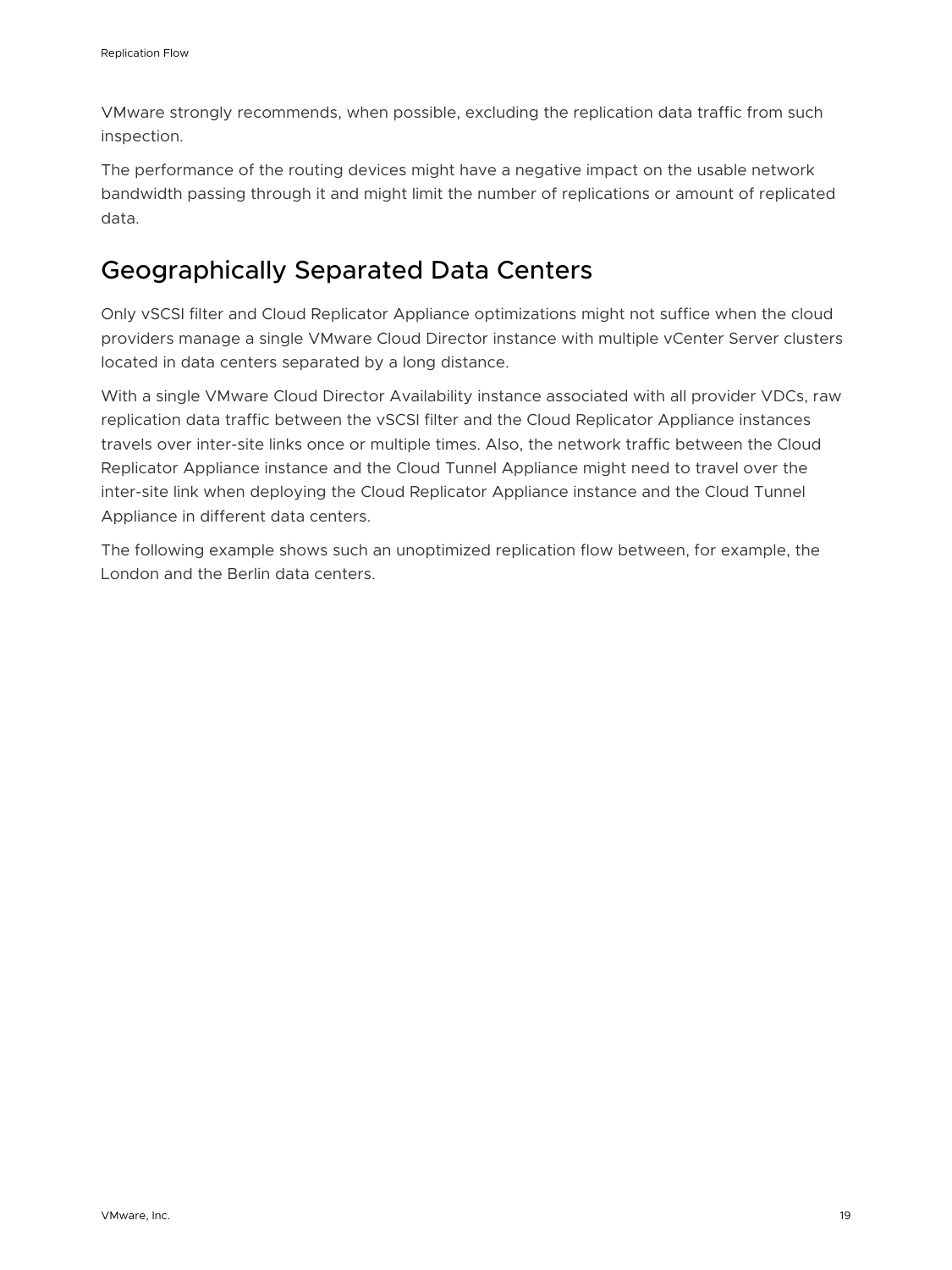#### Figure 3-5. Unoptimized replication data flow

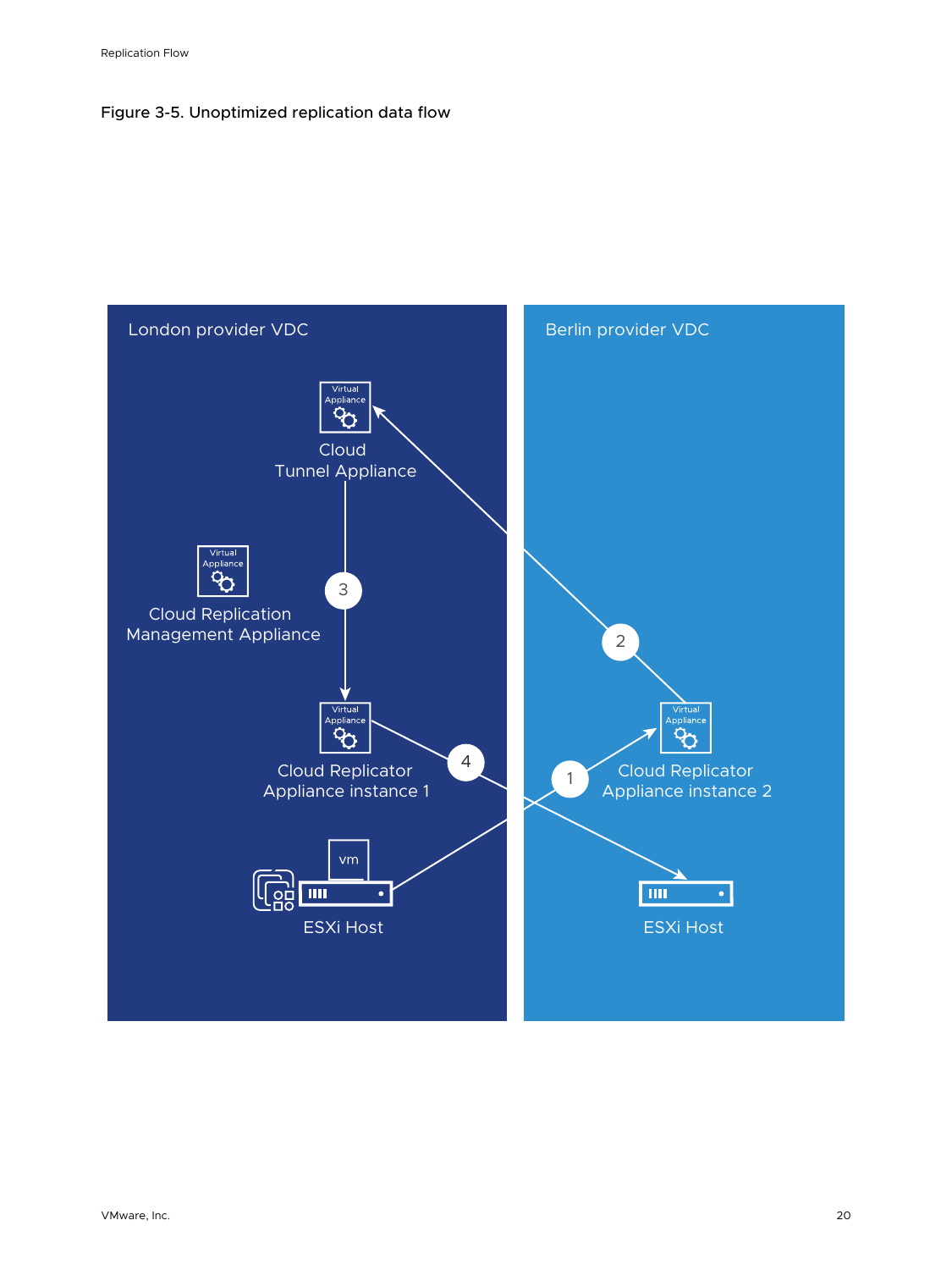In the London data center, a single VMware Cloud Director Availability instance is deployed withCloud Replication Management Appliance and Cloud Tunnel Appliance, with two Cloud Replicator Appliance instances deployed in the London and in the Berlin data centers.

Then, replicate a virtual machine hosted in the London provider VDC to the Berlin provider VDC.

The Cloud Replication Management Appliance cannot know the location of each Cloud Replicator Appliance instance and chooses one of the Cloud Replicator Appliance instances for communicating with the source ESXi host in London and another Cloud Replicator Appliance instance for sending the replication data traffic to the destination ESXi host in Berlin.

With such a topology, nothing prevents the Cloud Replication Management Appliance from selecting a Cloud Replicator Appliance instance from Berlin as a source and a Cloud Replicator Appliance instance in London as a destination.

As a result, the replication data traffic flows in the order shown in the diagram. For a single replication, the replication data traffic passes through the inter-site link three times, two of which as raw uncompressed data.

With such a topology, the chances for RPO violations occurrence are extremely high. VMware recommends deploying one VMware Cloud Director Availability instance per data center.

### Cloud Replicator Appliance Instances

The Cloud Replicator Appliance instances perform the heavy lifting of the replication data traffic. Multiple factors impact the operations of the Cloud Replicator Appliance. Combinations of these factors determine whether the Cloud Replicator Appliance instance can meet a replication RPO or not.

The initial factor is the format of how the protected virtual machine stores its data. Some applications store data in a binary format that is not subjectable to compression. Other applications store their data in a format that could significantly reduce by compressing, for example, text data. Knowing the applications that run in a replicated virtual machine helps decide whether to activate compression for this replication at the expense of higher CPU utilization of the Cloud Replicator Appliance instances.

The following example illustrates replications using 1-minute RPO with active compression resulting in RPO violations.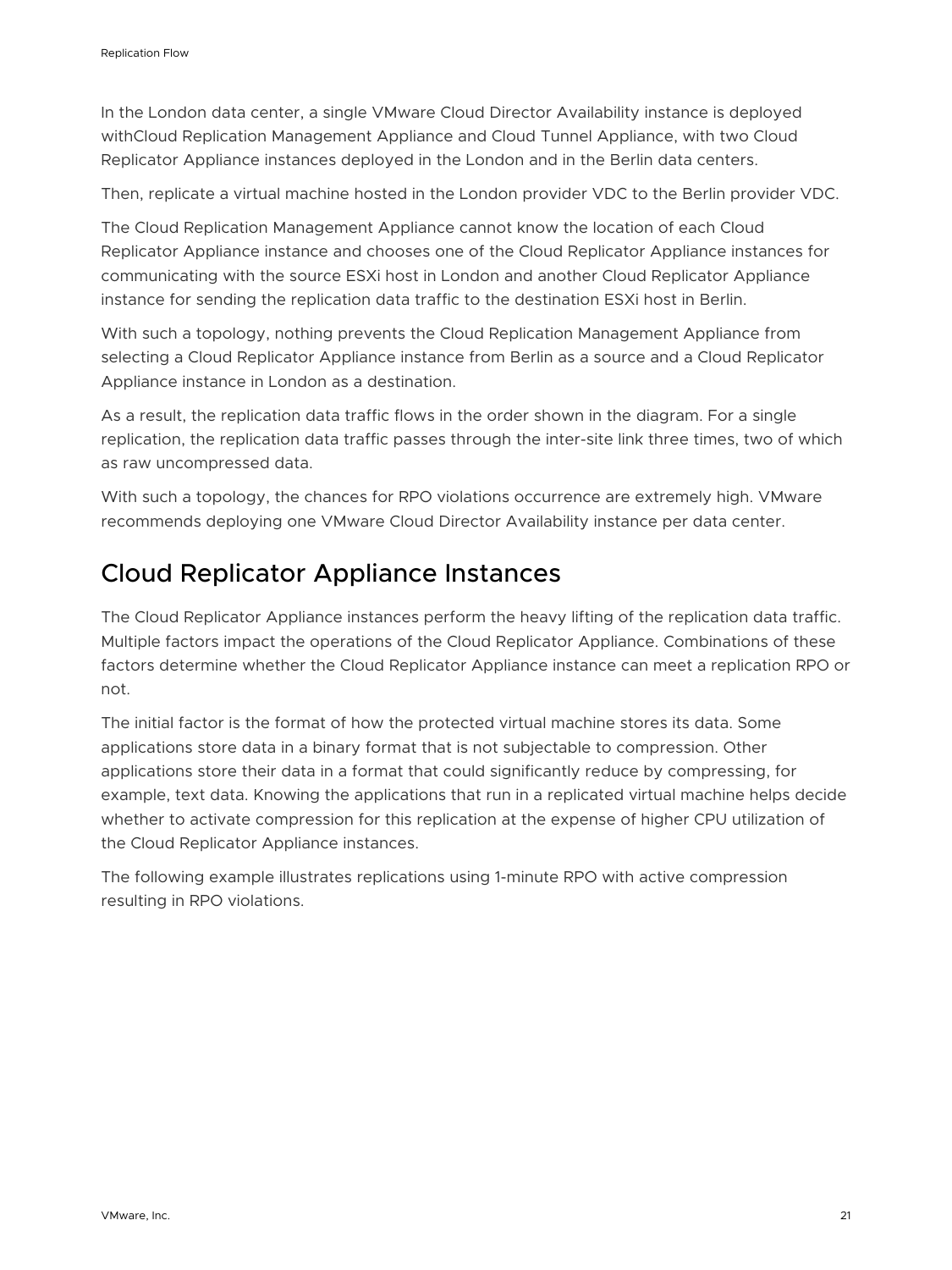|   | VM                                    | Υ.       | vApp                  |   | SLA profile | Y.         | RPO                       | Recovery state  | Replication type Y | Overall health<br>×. | Last changed                         |
|---|---------------------------------------|----------|-----------------------|---|-------------|------------|---------------------------|-----------------|--------------------|----------------------|--------------------------------------|
| M | worker01                              | 日        | 田 worker01            | 圖 | N/A         |            | $$\mathbb{C}$ 1m (+10m)   | Not started     | Cloud Protecti     | A Yellow             | 10/14/21, 3:54 PM                    |
|   | worker04                              | 皀        | iii worker04          | 白 | N/A         |            | $\circled{1}$ 1m (+7m)    | Not started     | Cloud Protecti     | <b>A</b> Yellow      | 10/14/21, 3:51 PM                    |
| u | do worker03                           | 白        | 围 worker03            | 曲 | N/A         |            | $$1m (+2m)$               | Not started     | Cloud Protecti     | A Yellow             | 10/14/21, 3:51 PM                    |
|   | worker05                              | 白        | 国 worker05            | 麘 | N/A         |            | $\circled{1}$ 1m (+1m)    | Not started     | Cloud Protecti     | A Yellow             | 10/14/21, 3:51 PM                    |
|   | worker02                              | 尚        | 田 worker02            | 冑 | N/A         |            | $$1m (+2m)$               | Not started     | Cloud Protecti     | <b>A</b> Yellow      | 10/14/21, 3:51 PM                    |
| ⊡ | <b>CLEAR SELECTED</b><br>$\mathbb{H}$ |          | <b>RESET COLUMNS</b>  |   |             |            |                           |                 |                    | Items per page       | 1 - 5 of 5 results<br>$20$ $\degree$ |
|   | instances<br><b>Details</b>           |          |                       |   |             |            |                           |                 |                    |                      |                                      |
|   | & worker01                            |          | 色                     |   |             | $\alpha$   | Site1 Source              |                 | Ø                  | Site2 Destination    |                                      |
|   |                                       |          |                       |   | (settings)  |            |                           |                 |                    |                      |                                      |
|   | <b>RPO</b>                            |          | $$1m (+10m)$          |   |             |            | 器 slorg01<br>Organization |                 | Organization       | 器 s2org01            |                                      |
|   | Retention                             |          | Lat 1m (+10m) ce only |   |             | <b>VDC</b> |                           | Slorg01-vdc01   | <b>VDC</b>         | S2org01-vdc01        |                                      |
|   | policy                                |          |                       |   |             | VM         | worker01                  |                 | Latest             | C 10/14/21, 7:34 PM  |                                      |
|   | Compression                           | Enabled  |                       |   |             | vApp       | 图 worker01                |                 | instance           |                      |                                      |
|   | Quiescing                             | Disabled |                       |   |             |            | Replication               | ₿ Synchronizing | Recovery           | Not started          |                                      |
|   | Storage                               |          | 1min-vsan-raid1       |   |             | state      |                           |                 | state              |                      |                                      |
|   | policy                                |          |                       |   |             | Computer   | worker01                  |                 |                    |                      |                                      |

Figure 3-6. Replications with activated compression in RPO violations

In this example, all the replications cannot keep up with the RPO setting and are in RPO violation between 1 and 10 minutes.

The following monitoring diagram shows a historic view of the same situation. Each replication has its own color and shows that for most of the time, all the replications are in violation of their RPO. Several replications manage catching up but soon after that they again experience RPO violations.





In the following example, the Last changed column shows that all replications are reconfigured at 7:47 PM with deactivated compression, resulting in meeting the 1-minute RPO.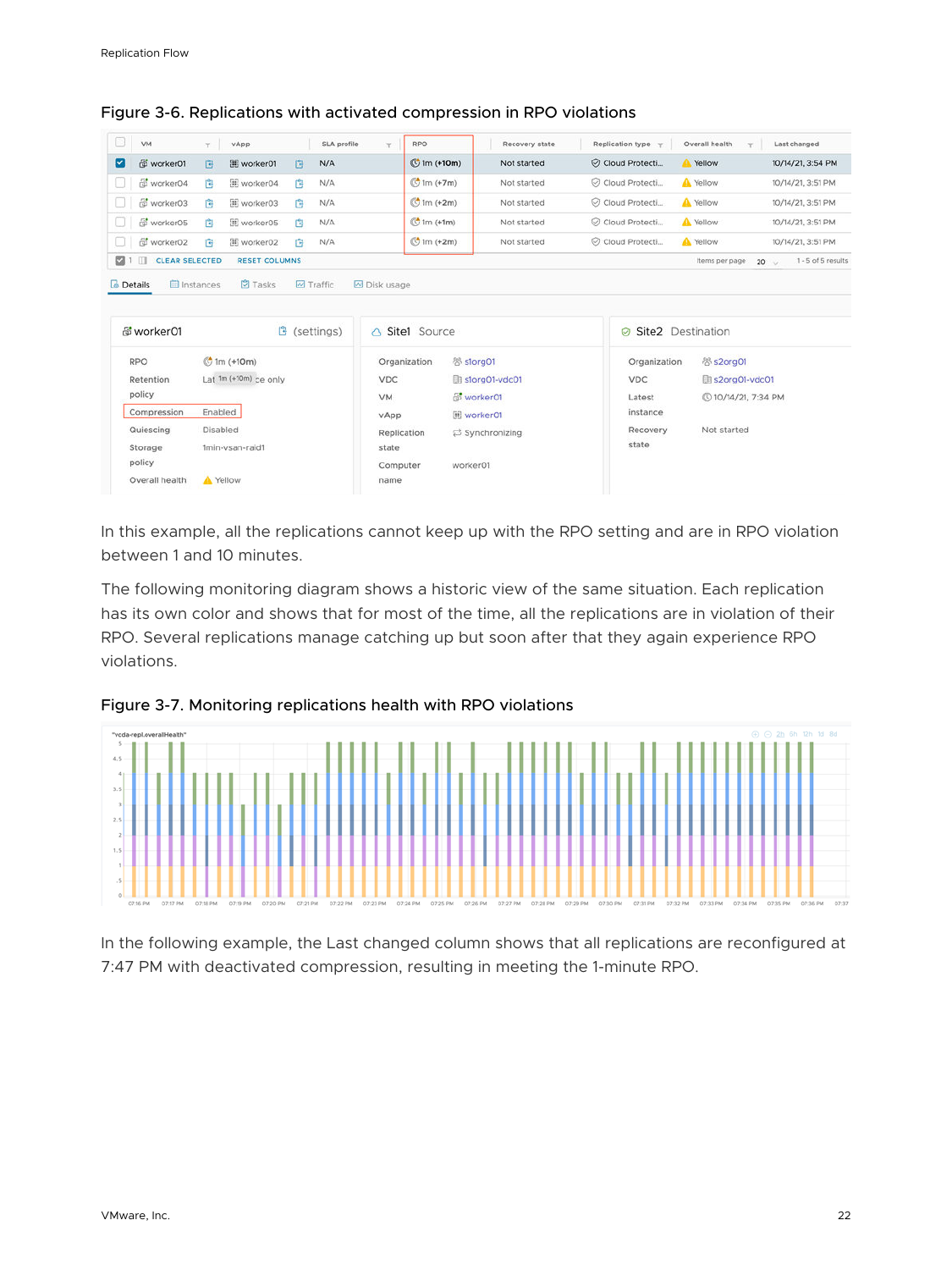|                                 |                       |                 |                      |   |                                          |                 | Show details                  |                 |                  |                                   | Source site           | Grouping       |               |                    |
|---------------------------------|-----------------------|-----------------|----------------------|---|------------------------------------------|-----------------|-------------------------------|-----------------|------------------|-----------------------------------|-----------------------|----------------|---------------|--------------------|
| ♡                               | Œ<br>$\bigcirc$       | $\frac{1}{2}$   | $\circledcirc$       |   | ALL ACTIONS Y                            |                 | <b>STATUS</b>                 | <b>TOPOLOGY</b> | <b>INSTANCES</b> | <b>RESOURCES</b>                  | SITE1<br>$\checkmark$ |                | <b>E VAPP</b> | ® ∨м               |
|                                 | VM                    | $\mathbf{Y}$    | vApp                 |   | SLA profile<br>Y.                        | RPO             |                               | Recovery state  |                  | Replication type<br>$\mathcal{A}$ | Overall health        | Ý.             | Last changed  |                    |
| Ø                               | worker03              | 闾               | <b>E</b> worker03    | 图 | N/A                                      | $\mathbb{C}$ 1m |                               | Not started     |                  | Cloud Protecti                    | Green                 |                |               | 10/14/21, 7:47 PM  |
|                                 | worker02              | 圖               | B worker02           | 白 | N/A                                      | $\mathbb{C}$ 1m | Cloud Protecti<br>Not started |                 | Green            | 10/14/21, 7:47 PM                 |                       |                |               |                    |
| u.                              | worker05              | 麘               | B worker05           | 蚀 | N/A                                      | $\mathbb{C}$ 1m |                               | Not started     |                  | Cloud Protecti                    | Green                 |                |               | 10/14/21, 7:47 PM  |
|                                 | worker04              | 扂               | B worker04           | 鲁 | N/A                                      | $\mathbb{C}$ 1m |                               | Not started     |                  | Not started Cloud Protecti        | Green                 |                |               | 10/14/21, 7:47 PM  |
|                                 | worker01              | 岛               | 围 worker01           | 尚 | N/A                                      | C <sup>1m</sup> |                               | Not started     |                  | Cloud Protecti                    | Green                 |                |               | 10/14/21, 7:47 PM  |
| $\blacksquare$ 1 $\blacksquare$ | <b>CLEAR SELECTED</b> |                 | <b>RESET COLUMNS</b> |   |                                          |                 |                               |                 |                  |                                   | Items per page        | $20$ $\degree$ |               | 1 - 5 of 5 results |
| <b>Details</b>                  | instances             |                 | <b>D</b> Tasks       |   | <b>Ed</b> Traffic<br><b>⊠</b> Disk usage |                 |                               |                 |                  |                                   |                       |                |               |                    |
|                                 | dvorker03             |                 |                      |   | B (settings)                             | Site1 Source    |                               |                 |                  | Site <sub>2</sub><br>$\circ$      | Destination           |                |               |                    |
|                                 | <b>RPO</b>            | $\mathbb{C}$ 1m |                      |   |                                          | Organization    | 器 slorg01                     |                 |                  | Organization                      | 器 s2org01             |                |               |                    |

#### Figure 3-8. RPO violations resolved by deactivating replication compression

| di worker03              | B (settings)                            | △ Site1 Source             |                                  | Site2 Destination          |                            |
|--------------------------|-----------------------------------------|----------------------------|----------------------------------|----------------------------|----------------------------|
| <b>RPO</b><br>Retention  | $\mathbb{C}$ 1m<br>Latest instance only | Organization<br><b>VDC</b> | 器 slorg01<br>Slorg01-vdc01       | Organization<br><b>VDC</b> | 器 s2org01<br>S2org01-vdc01 |
| policy<br>Compression    | Disabled                                | VM<br>vApp                 | dvorker03<br><b>III</b> worker03 | Latest<br>instance         | C 10/14/21, 7:52 PM        |
| Quiescing<br>Storage     | Disabled<br>1min-vsan-raid5             | Replication<br>state       | ₿ Synchronizing                  | Recovery<br>state          | Not started                |
| policy<br>Overall health | Green                                   | Computer<br>name           | worker03                         |                            |                            |

The same monitoring also shows the number of RPO violations goes down to zero a few minutes after 07:47 PM when the replications are reconfigured with deactivated compression. All replications manage catching up and several minutes later none of them is in RPO violation anymore.





The change in replications configuration directly relates to the way the Cloud Replicator Appliance instances process the replication data traffic. The above example shows that offloading the Cloud Replicator Appliance instance from intensive CPU compression operations improves its throughput, which effectively resolves the RPO violations.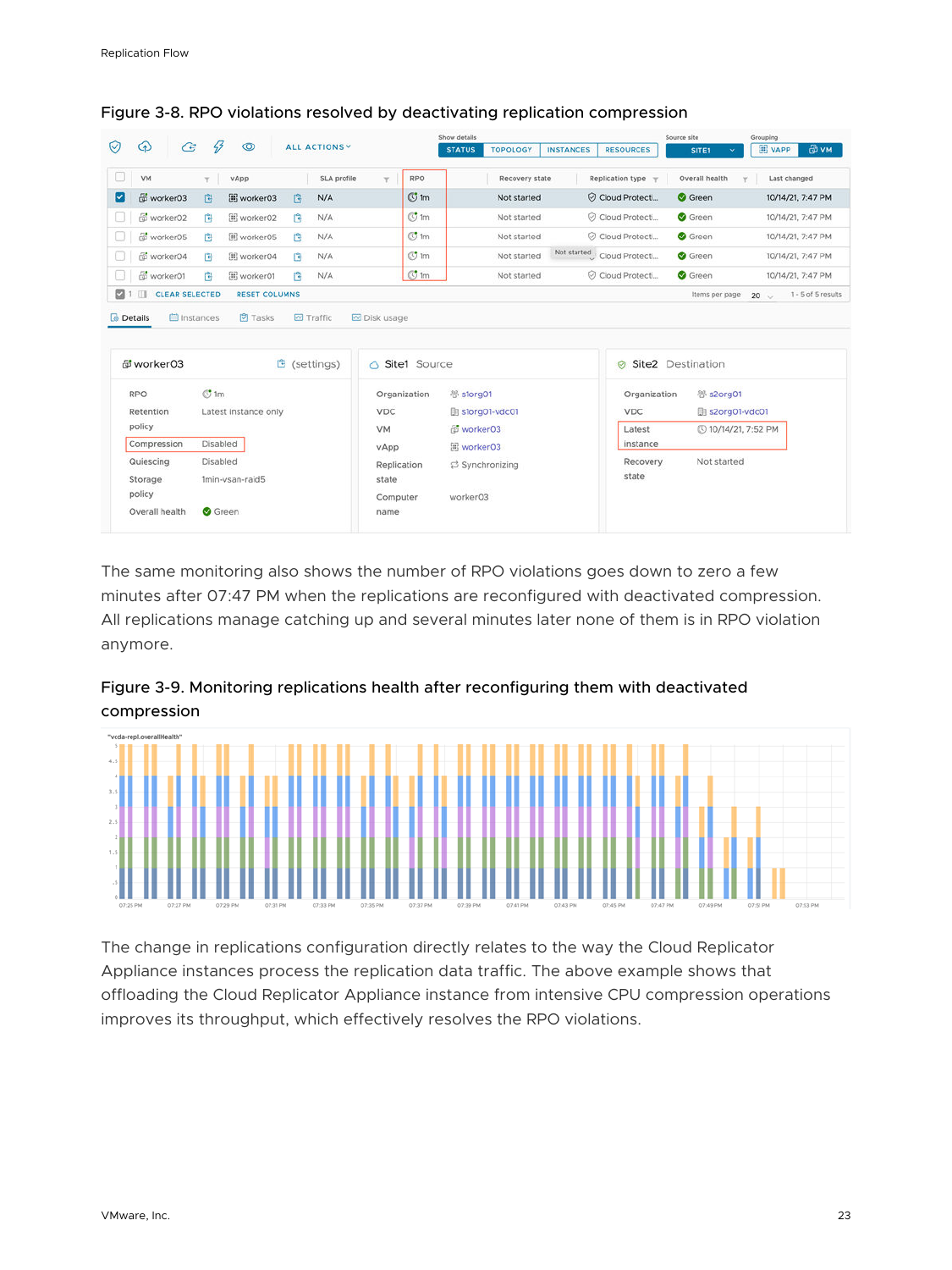In production deployments, the number of Cloud Replicator Appliance instances is another key factor. While not recommended, VMware Cloud Director Availability can safely operate with only a single Cloud Replicator Appliance instance. However, VMware recommends initially deploying at least two Cloud Replicator Appliance instances. For maintenance, having two Cloud Replicator Appliance instances allows the second instance to keep the replication data flowing while placing the first instance in maintenance mode, for example, for upgrade or for certificates replacement.

From a resource utilization perspective, a deployment with multiple Cloud Replicator Appliance instances hosted in different hypervisors delivers the following benefits.

- <sup>n</sup> Distributing the CPU utilization generated by handling the replication data traffic over multiple ESXi hosts.
- Distributing the replication data traffic over multiple uplinks.

VMware strongly recommends creating a **Separate Virtual Machines** distributed resource schedule (DRS) rule for the Cloud Replicator Appliance virtual machines. This ensures the Cloud Replicator Appliance instances run on different ESXi hosts.

VMware also recommends the following optimizations from placement and from a network connectivity perspective.

- Place the Cloud Replicator Appliance instances on VMware Cloud Director resource clusters, not on management clusters. This is due to typically VMware Cloud Director resource clusters having more ESXi hosts allowing for easy DRS application of the **Separate Virtual Machines**  rule.
- **n** Connect the Cloud Replicator Appliance instances together with the replication VMkernel interfaces of the ESXi hosts in a common port group. Alternatively, when they connect with routed networks, ensure having the least number of routers between the Cloud Replicator Appliance network and the replication VMkernel interfaces network of the ESXi hosts. For information about replication VMkernel interfaces in the local site, see [Chapter 4 Connectivity.](#page-25-0)

When investigating RPO violations, both the source and the destination Cloud Replicator Appliance instances might be the cause. Check for CPU contention in ESXi hosts running the Cloud Replicator Appliance instances. The Cloud Replicator Appliance operations suffer a negative impact when the ESXi host experiences any kind of CPU contention, either high CPU utilization or high CPU ready times.

- **n** As short-term mitigation, deactivate compression for some replications.
- **n** As more permanent resolutions, add more CPUs, upgrade the existing ESXi hosts, or add new ESXi hosts to the cluster.

In summary, when observing the following issues.

- **A constant 100% CPU utilization for all Cloud Replicator Appliance instances.**
- Data transmission rates to the Cloud Tunnel Appliance above 2Gbps.
- RPO violations present.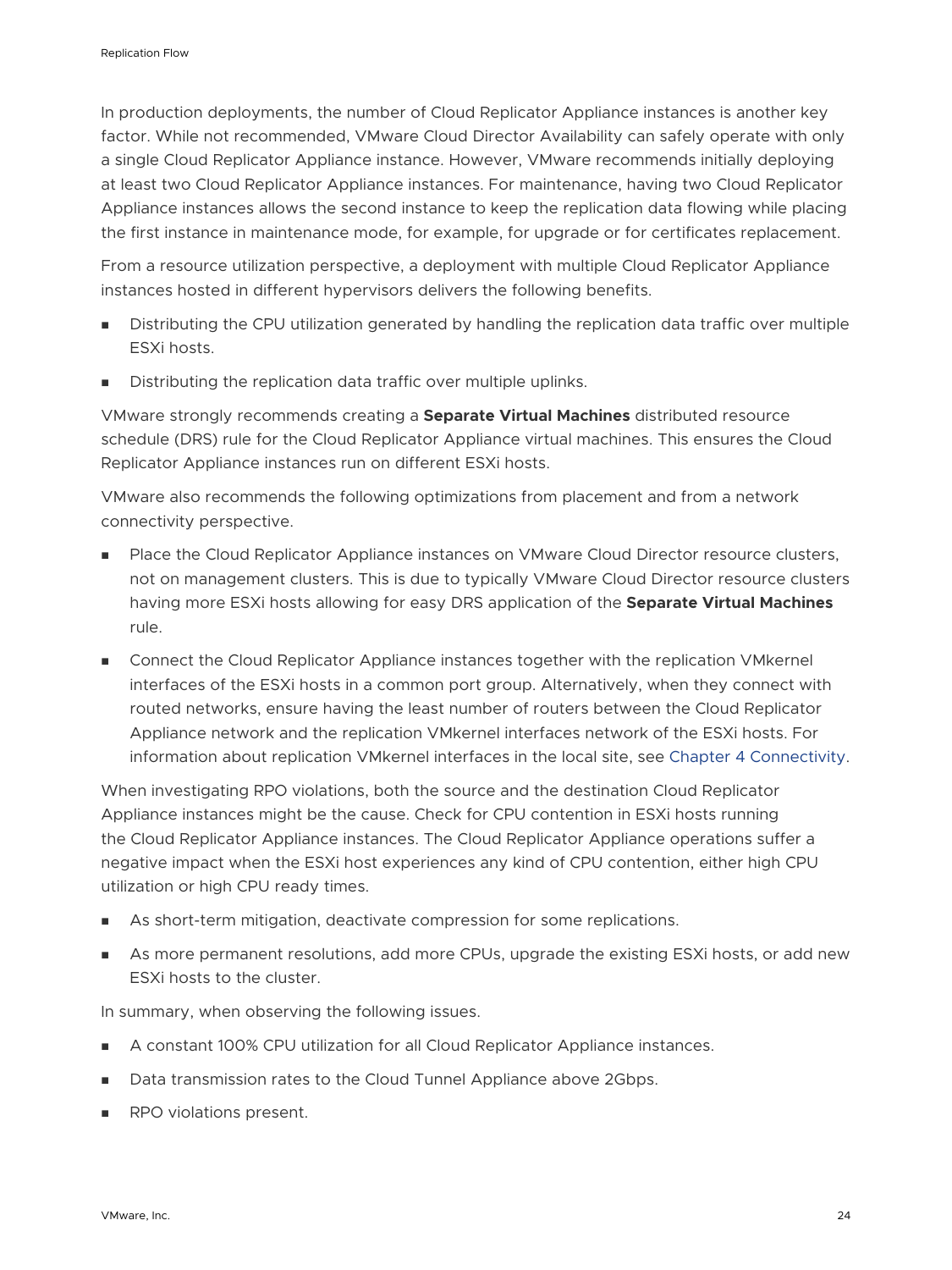For resolving these issues, deploy an additional one or two Cloud Replicator Appliance instances. Shortly after that, the RPO violations should start disappearing when the number of Cloud Replicator Appliance instances caused the issue. If the issue persists, the cause might be something else. For example, the connectivity to the Cloud Tunnel Appliance, or a bandwidth limit on a network link to the remote site.

## Cloud Tunnel Appliance

The Cloud Tunnel Appliance performs no processing of the replication data traffic, causing high network throughput but low CPU and memory utilization for the Cloud Tunnel Appliance. The underlying virtualization environment might impact the performance of the Cloud Tunnel Appliance. As long as the Cloud Tunnel Appliance virtual machine is not in resource contention, it should continue performing well. When suspecting that the Cloud Tunnel Appliance is the bottleneck causing RPO violations, investigate the hosting infrastructure. Check for high CPU ready times, uplink utilization, and other generic vSphere troubleshooting steps. Perform the following possible resolutions.

- **Number 1** vMotion the Cloud Tunnel Appliance to an ESXi host with lower resource utilization.
- **n Create a Separate Virtual Machines** DRS rule for the Cloud Replicator Appliance virtual machine for handling a large amount of network traffic.

To prevent the saturation of the network interfaces of the Cloud Tunnel Appliance, activate replication compression. As mentioned, some workloads store their data in a format that benefits from compressing. The Cloud Tunnel Appliance receives replication streams from multiple Cloud Replicator Appliance instances. By activating compression, even for some workloads, lowers the total replication data traffic at the Cloud Tunnel Appliance at the expense of higher CPU utilization of the Cloud Replicator Appliance instances. The compression reduces the total replication data traffic and reduces the chances for the Cloud Tunnel Appliance to be a bottleneck, causing RPO violations. That is why VMware recommends when configuring a new replication, always activate compression, except when knowing the data does not significantly reduce by compressing.

Another configuration reason for RPO violation is the utilization of the bandwidth throttling feature introduced with VMware Cloud Director Availability 4.0. For cloud-to-cloud replications, bandwidth throttling sets a limit on the interface the Cloud Tunnel Appliance uses for communication with the remaining VMware Cloud Director Availability appliances in the local site. When observing RPO violations while using bandwidth throttling, increase the throttling limit, or completely deactivate bandwidth throttling.

For on-premises-to-cloud replications, bandwidth throttling applies to the interface of the VMware Cloud Director Availability On-Premises Appliance. The limit controls the traffic the VMware Cloud Director Availability On-Premises Appliance sends to the Cloud Tunnel Appliance in the cloud site.

**Note** Do not use bandwidth throttling when configuring replications with a 1-minute RPO.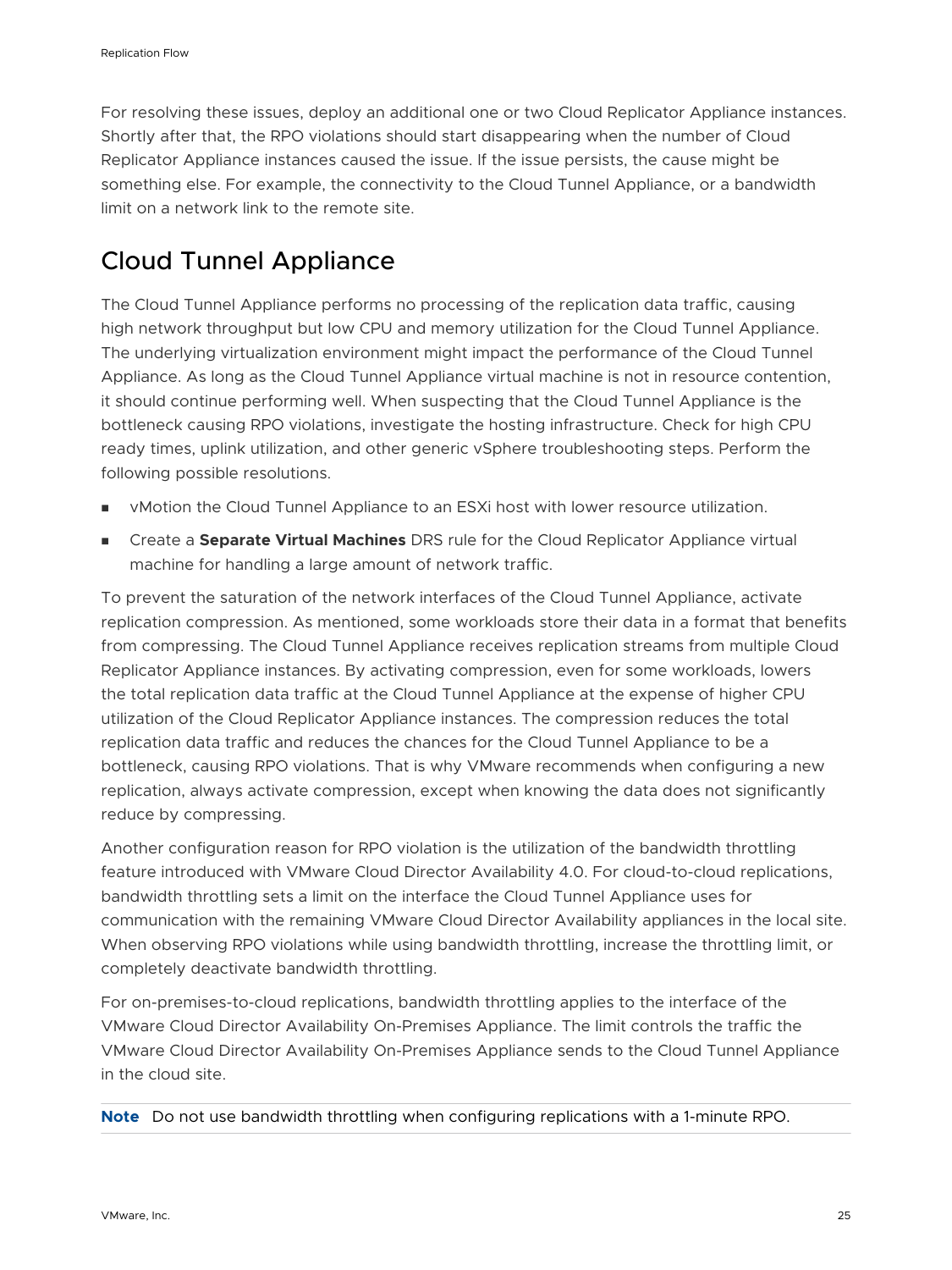# <span id="page-25-0"></span>Connectivity 4

The connectivity between the local VMware Cloud Director Availability cloud appliances and the connectivity between sites can have a significant impact on the replication data traffic.

## Connectivity in the Local Site

Inside data centers, while the cloud providers typically use links with 10 Gbps or more between the components, the routing of replication data traffic might still benefit from optimizing. The way the Cloud Tunnel Appliance and the Cloud Replicator Appliance instances connect in the local cloud site is important. This connectivity can be routed or switched. Routed connectivity is easier for deployment and configuration. However, the routers might bottleneck replications. The intensive replication traffic might impact the operations of the routers, causing issues for other types of traffic.

To optimize the replication data traffic, use multiple network interfaces for the cloud appliances and connect the Cloud Replicator Appliance instances with the Cloud Tunnel Appliance at a common Layer 2 port group, bypassing routing devices. By using such optimization, only the connectivity with the Cloud Replication Management Appliance and with the management infrastructure remains over routed networks. However, the management traffic is negligible compared to the replication data traffic. As a result, the management traffic over routed networks is not a challenge for the routing devices.

The following network diagram shows this topology.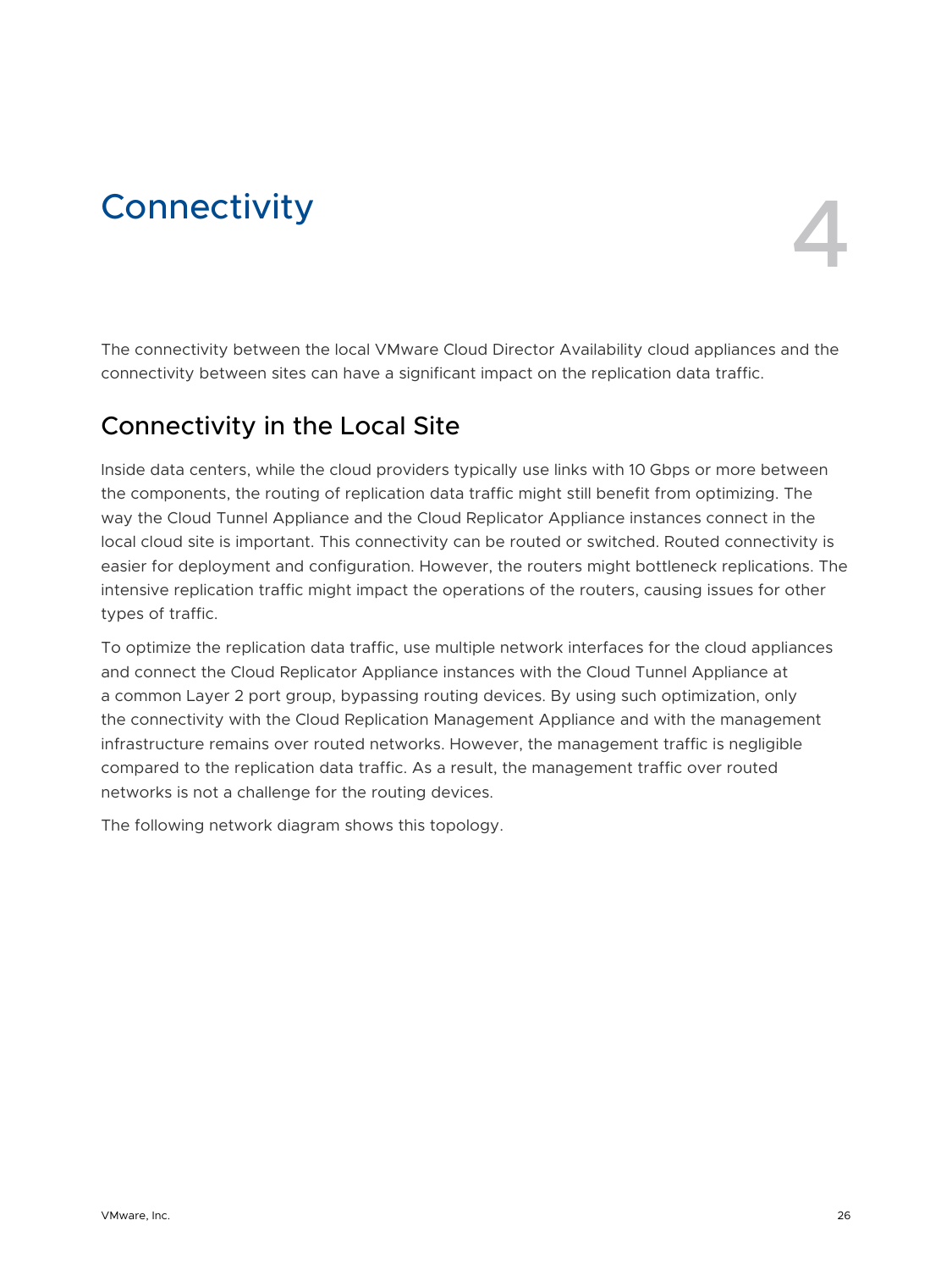Figure 4-1. Cloud Tunnel Appliance and Cloud Replicator Appliance with multiple network interfaces

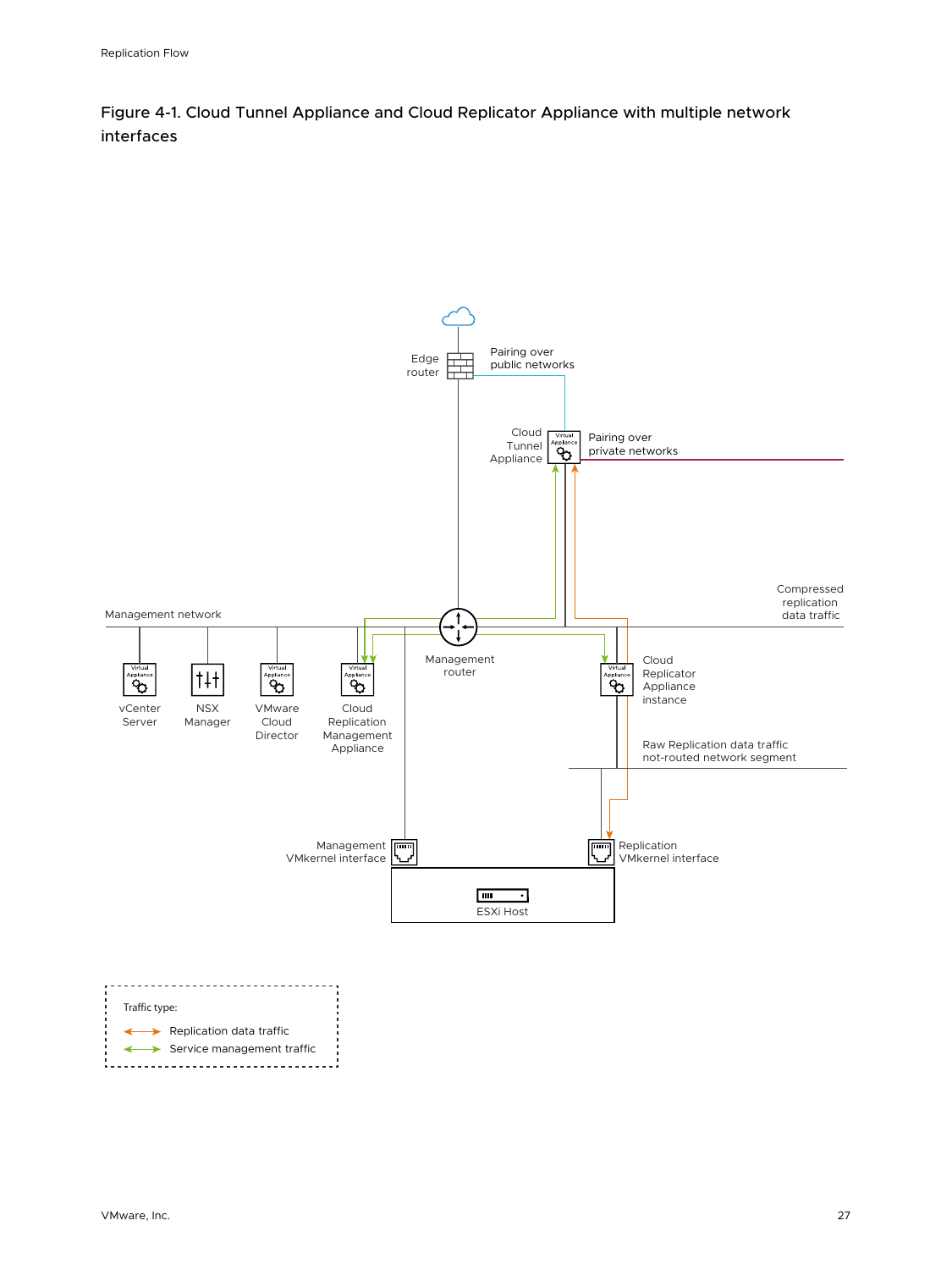- This network diagram shows two network interfaces for the Cloud Replicator Appliance instance.
	- n The downstream interface connects with the replication VMkernel interface of the ESXi host to a common port group. For information about this configuration, see [Chapter 2](#page-5-0)  [Replication Process Overview](#page-5-0).
	- **n** The upstream network interface of the Cloud Replicator Appliance and the downstream interface of the Cloud Tunnel Appliance connect to a common port group, routed to the Management network. By using this configuration, the Cloud Replicator Appliance instance and the Cloud Tunnel Appliance communicate directly and the replication data traffic does not pass through any router.
- n The Cloud Tunnel Appliance and the Cloud Replicator Appliance instances communicate with the Cloud Replication Management Appliance through routed networks. The bandwidth required for this service management traffic does not have a significant impact on the Management router.
- **n** The diagram shows the replication data traffic as an orange arrow that does not pass through any router and the service management traffic as green arrows routed to the Management network passing through the Management router.
- <sup>n</sup> In this example, the Cloud Tunnel Appliance uses three network interfaces.
	- n The downstream interface communicates with the local cloud appliances the Cloud Replication Management Appliance and the Cloud Replicator Appliance instances.
	- The remaining two network interfaces of the Cloud Tunnel Appliance are for pairing with remote cloud sites and with on-premises sites.
		- n The network interface connected with the blue network is for pairing over public networks. Edge firewall DNAT rule forwards the network traffic destined to VMware Cloud Director Availability to the IP address of the Cloud Tunnel Appliance, on port 8048/TCP.
		- n The network interface connected with the red network is for pairing sites over a private network. Over such a private network, remote cloud sites or on-premises appliances pair directly to the IP address of this network interface of the Cloud Tunnel Appliance, on port 8048/TCP.

VMware Cloud Director Availability 4.3 and later allow using the management interface for configuring the cloud appliances with multiple network interfaces, also called multi-homed. In previous VMware Cloud Director Availability versions, configuring multiple network interfaces requires using the command-line interface and might require assistance from VMware support. For information about configuring multi-homed cloud appliances, see [Network Settings](https://docs.vmware.com/en/VMware-Cloud-Director-Availability/4.3/VMware-Cloud-Director-Availability-Admin-Guide/GUID-6458FFAF-280C-408E-B310-11B8F5A06FD0.html)  [Configuration](https://docs.vmware.com/en/VMware-Cloud-Director-Availability/4.3/VMware-Cloud-Director-Availability-Admin-Guide/GUID-6458FFAF-280C-408E-B310-11B8F5A06FD0.html) in the *Administration Guide* and [VMware Cloud Director Availability Configuration](https://blogs.vmware.com/cloudprovider/2021/07/vmware-cloud-director-availability-configuration-with-multiple-nics.html) [with Multiple NICs](https://blogs.vmware.com/cloudprovider/2021/07/vmware-cloud-director-availability-configuration-with-multiple-nics.html).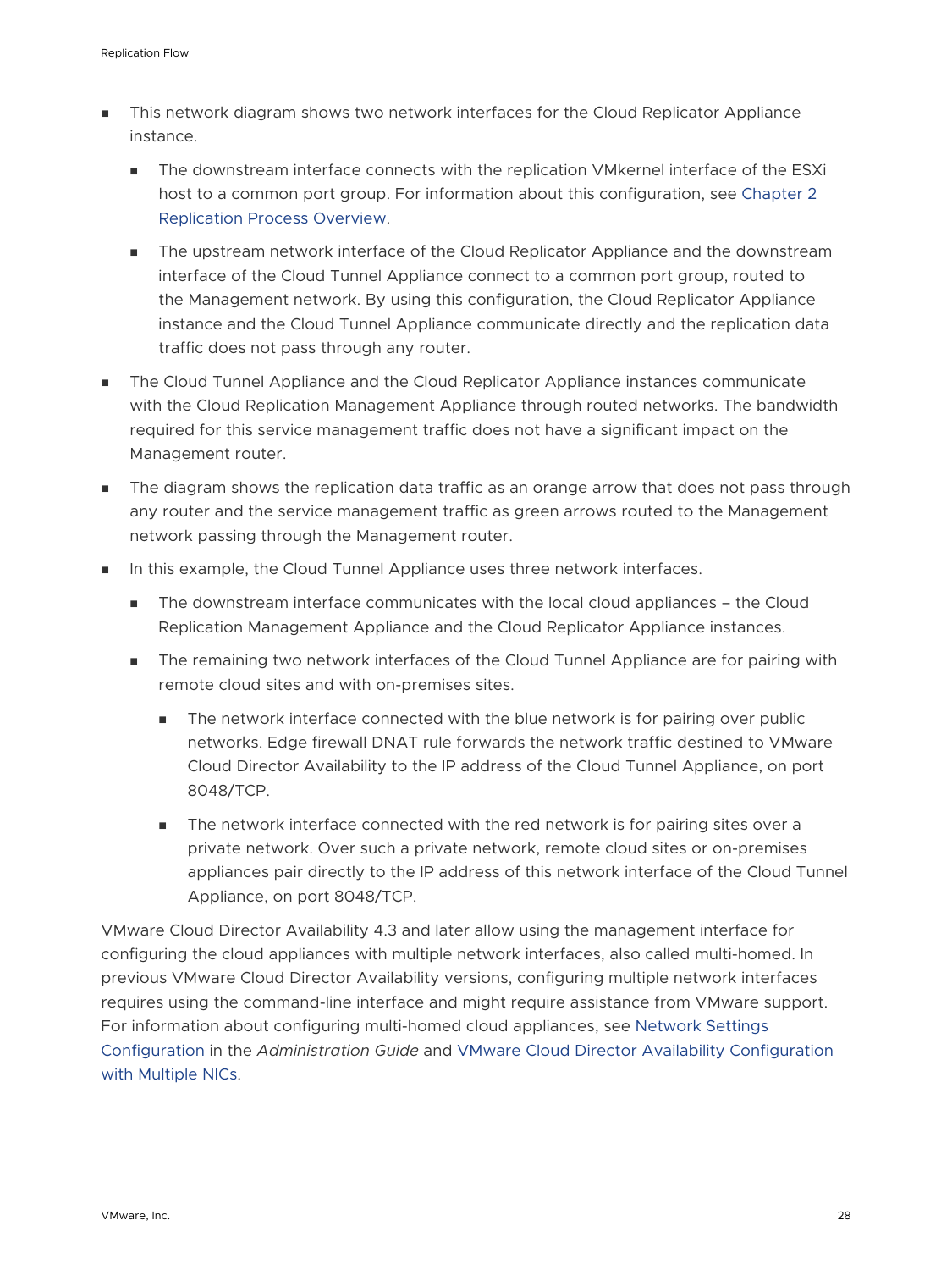Improving the network traffic by using jumbo frames of more than 1500 bytes might not drastically improve the throughput of the network.

**Important** When using jumbo frames, ensure the correct configuration of each component in both the physical and the virtual network infrastructure. A single miss in the entire network infrastructure might result in reducing the network throughput.

To verify the network configuration and see the throughput, use typical Linux troubleshooting tools.

Test whether the network infrastructure supports jumbo frames by using Internet Control Message Protocol (ICMP) with large frames with "do not fragment" bit set. VMware Cloud Director Availability 4.0 and later appliances have ICMP echo traffic activated on their internal firewall.

In the appliances command-line interface, test the network bandwidth by using iperf for active measurement of the maximum achievable bandwidth on IP networks. However, the VMware Cloud Director Availability appliances do not have iperf installed and the repositories in all VMware Cloud Director Availability appliances are by default deactivated.

**Note** Do not enable any repository on the VMware Cloud Director Availability appliances.

To install the  $i$  perf package by temporary allowing the repository run the following command.

tdnf --enablerepo=photon install iperf -y

To start a server session run the following command.

```
iperf3 -s -p 25201
```
By default, the iperf server listens on port 5201. Ensure that a firewall does not block this port between the server and the client. The server can listen on a different port by using "-p" followed by a port number. In this example, the server listens on port 25201.

To start a client session run the following command.

```
iperf3 -c server_ip -P 100 -t 60 -p 25201
```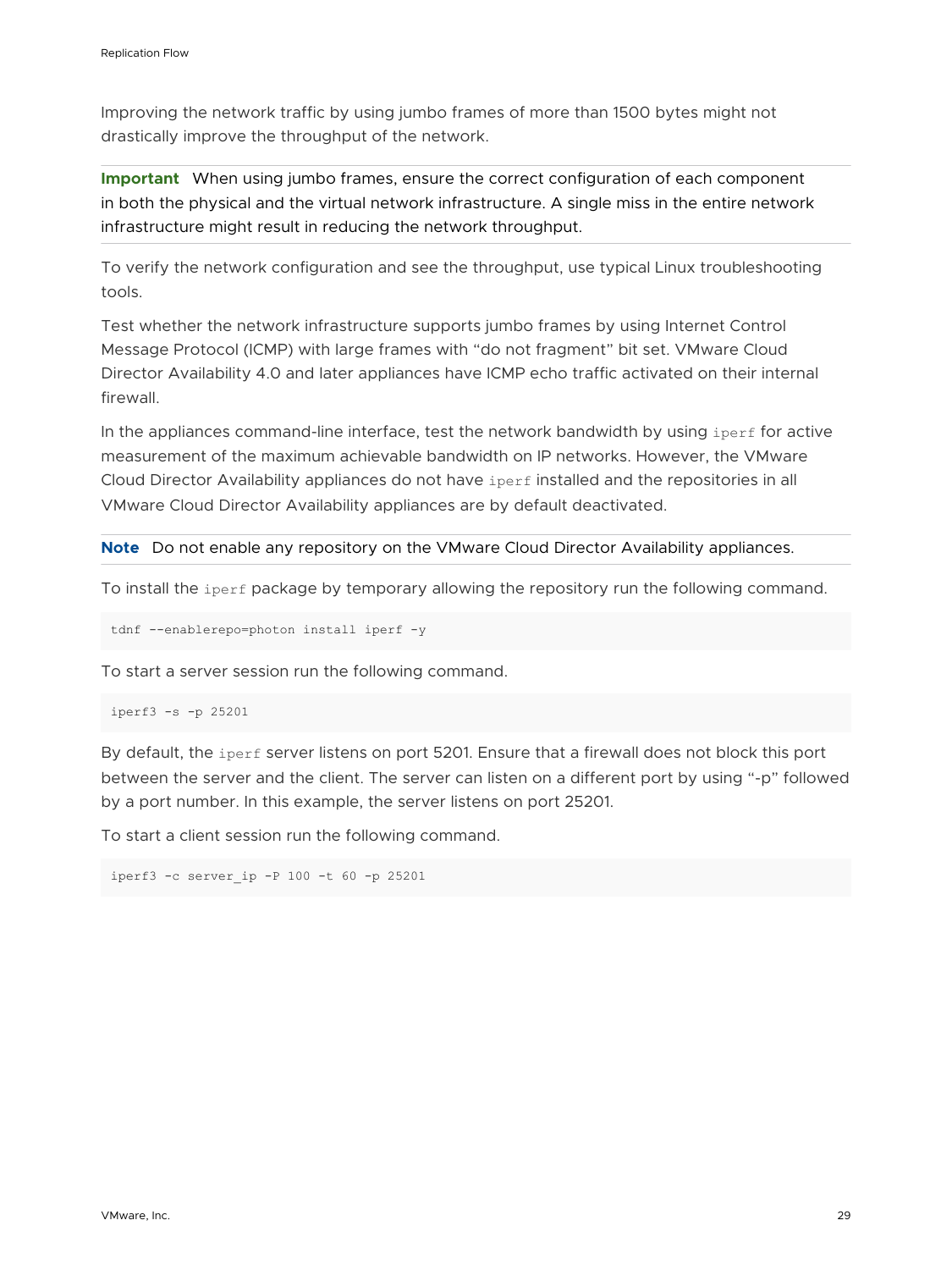In this example, "-c" runs iperf in client mode, "server\_ip" is the server IP address, "-P" configures the number of parallel sessions, "-t" determines for how long the client runs and generates traffic to the server, and "-p" instructs the client that the server listens on that port.

#### **Note**

- **n** Consider the duration for running these tests as iperf uses as much as possible network bandwidth between the server and the client.
- When testing with  $i$  perf, attempt simulating as closely as possible the replication connectivity by using multiple TCP sessions and monitor all the network devices in the path.
- **n** Prevent the network saturation by performing the tests for short periods of time, out of business hours.

## Connectivity Between Paired Sites

Inside their data centers, the cloud providers have full control over the architecture and the configurations. However, for inter-site network links, there is little control. Usually, the cloud providers are in a better position than smaller companies as they have network links with multiple pre-determined parameters and SLAs. However, physics mandates that long-distance links have higher Round-Trip Time (RTT) latency. This latency might impact the efficiency of the bandwidth utilization together with retransmit packets and the replication data traffic. Replications over high-latency links require careful planning and optimization of the RPO settings for ensuring no RPO violations occur.

Edge devices between internal networks and public networks can also impact the replication data traffic. Usually, these devices perform traffic inspection, check packets against long firewall rules lists, some of them might perform SSL processing and other CPU-intensive operations, resulting in reduced network throughput.

VMware strongly recommends excluding the replication data traffic from such inspection.

**Note** Excluding the replication data traffic from inspection does not affect security, as any SSL manipulation of the replication data traffic invalidates it, not resulting in RPO violations but in completely failing replications.

The cloud providers should perform intensive testing of which replication configurations are possible and what are the shortest RPO values that do not cause RPO violations. A single replication generates the same background operations when using a 1-minute RPO or 8 hours, for example. The difference is in concurrent and overlapping operations. With a shorter RPO value, all operations must be able to complete in a shorter time window.

For on-premises-to-cloud replications, the connectivity between the cloud provider and the onpremises data center is critical. Most on-premises sites have to pair with their cloud provider over public networks. Tenants cannot rely on constant optimal connectivity and extreme configurations like replications with 1-minute RPO might cause RPO violations. Tenants with a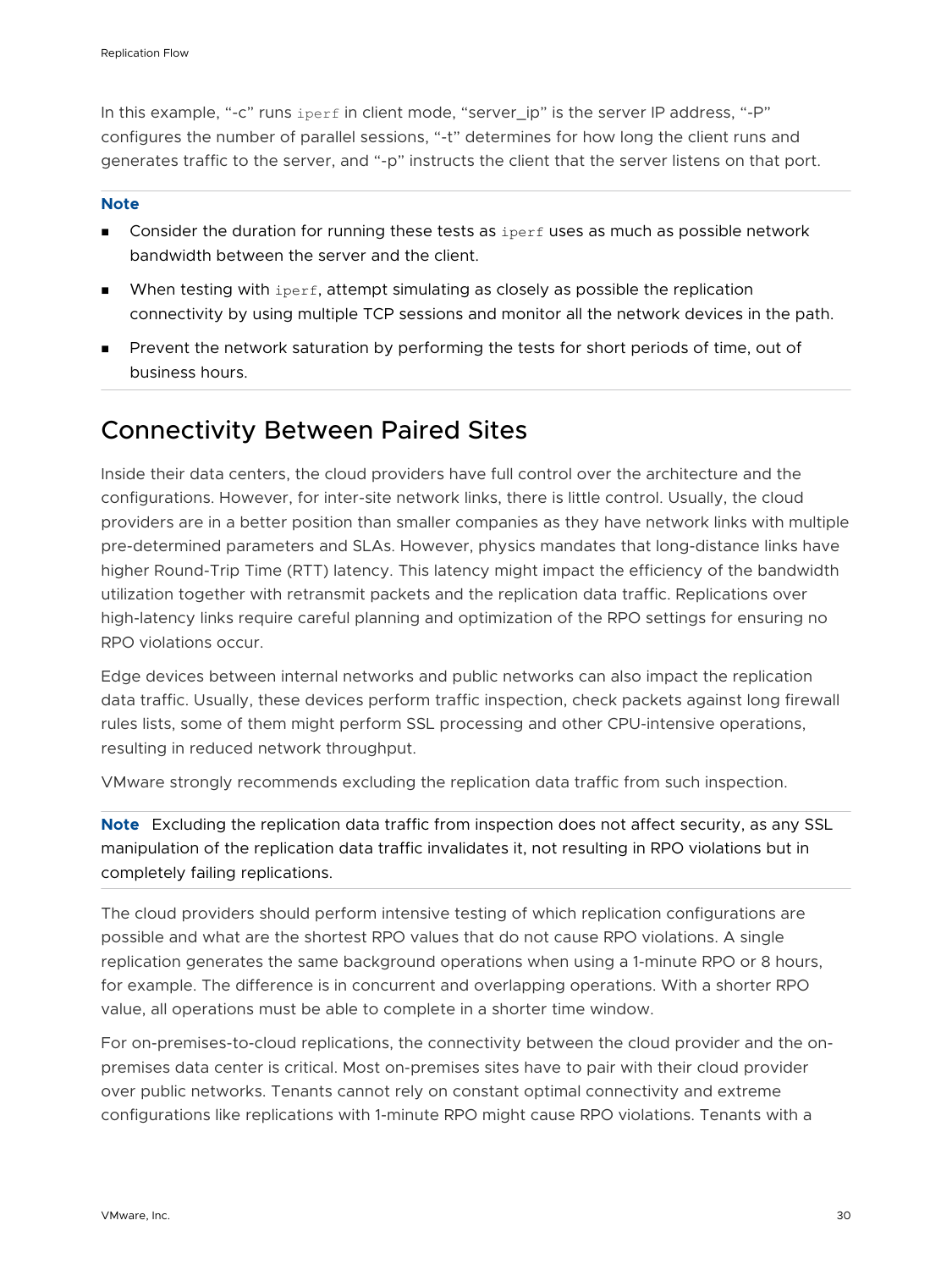high-bandwidth connection to their cloud provider might perform a higher number of replications. Such tenants can also deploy additional VMware Cloud Director Availability On-Premises Appliance instances for increasing the replication data traffic flow to the cloud site for testing whether replications with 1-minute RPO are successful and without RPO violations.

Verifying the inter-site network link capabilities is the same as for local connectivity. However, configuring the connectivity through any firewall devices might require additional steps.

VMware recommends testing the 1-minute RPO replications for ensuring that the environment and the configuration can support such a short RPO value. However, as explained, there are multiple configurations, where achieving a 1-minute RPO might not be possible.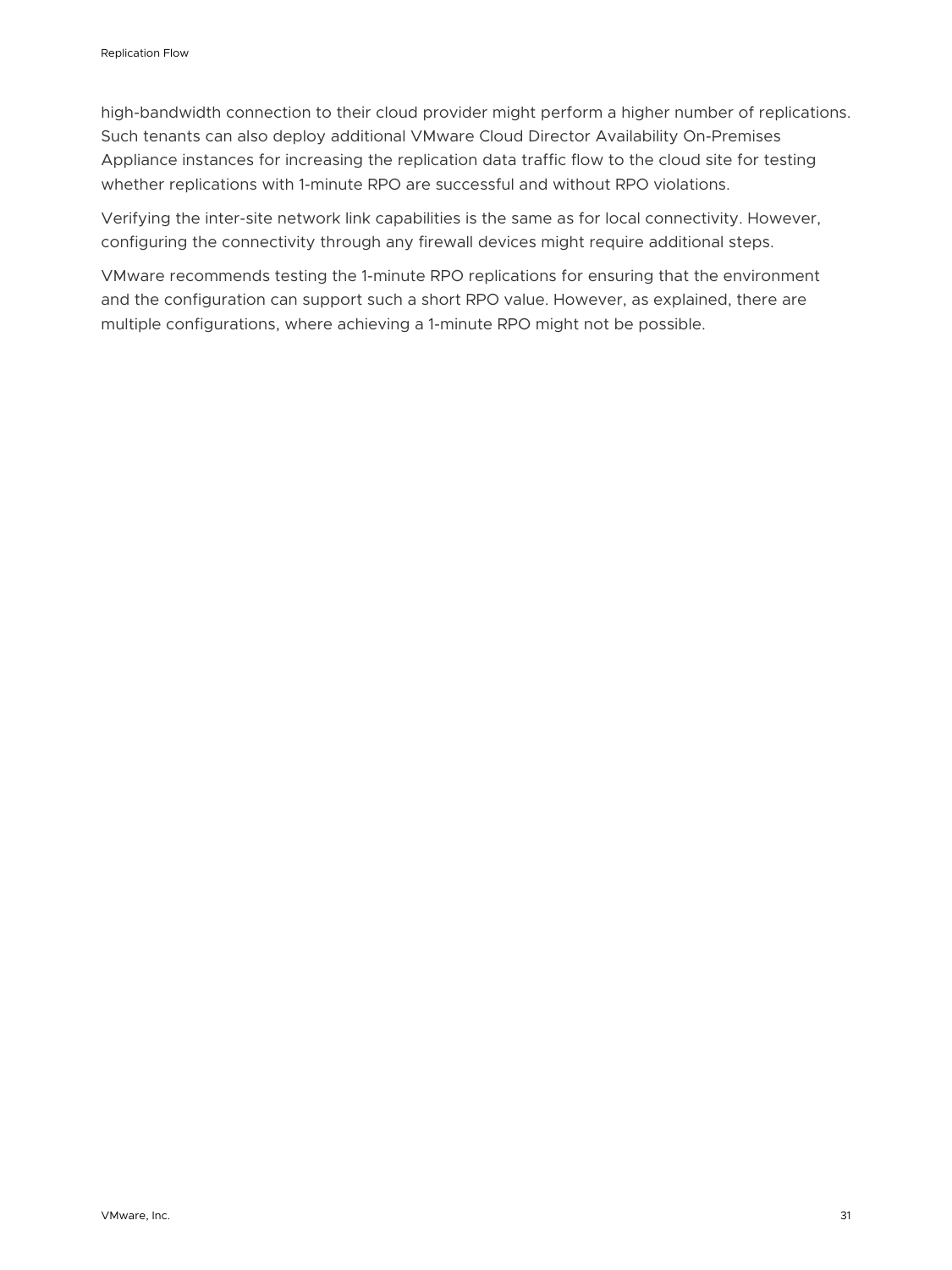## <span id="page-31-0"></span>Monitoring Services and Services Services and Services and Services and Services and Services and Services and Services and Services and Services and Services and Services and Services and Services and Services and Service

To discover possible replication bottlenecks, monitor the disaster recovery infrastructure.

The primary point for monitoring is the VMware Cloud Director Availability Portal. After logging in, the **Dashboard** page reports the most obvious issues. The overview in **System health** reports of any connectivity issues between the components.

Alternatively, by using the API allows retrieving this health information. First, authenticate to the Cloud Replication Management Appliance.

```
curl -i -k -H 'Content-Type: application/json' -H 'Accept: application/vnd.vmware.h4-
v4.3+json;charset=UTF-8' -d '{"type": "localUser", "localUser": "root", "localPassword": 
"T0pSecret!"}' -X POST https://vcdam01.ca.cloud.local:8046/sessions
HTTP/1.1 200
Vary: Origin
Vary: Access-Control-Request-Method
Vary: Access-Control-Request-Headers
X-VCAV-Auth: U/7KA56oxQaQXEgUy4jVP4HLPIY=
X-Content-Type-Options: nosniff
X-XSS-Protection: 1; mode=block
Cache-Control: no-cache, no-store, max-age=0, must-revalidate
Pragma: no-cache
Expires: 0
Strict-Transport-Security: max-age=31536000 ; includeSubDomains
X-Frame-Options: DENY
Content-Type: application/vnd.vmware.h4-v4.3+json;charset=UTF-8
Content-Length: 135
Date: Wed, 24 Nov 2021 16:17:28 GMT
{"user":"root","roles":["EVERYONE","ADMINISTRATORS","VRADMINISTRATORS"],"authenticatedSites":
[{"site":"CA-DR-Site-01","org":"System"}]}
```
This example established a session with administrative privileges. The next API calls use authentication token stored in X-VCAV-Auth for requesting health information.

```
curl -k -H 'Accept: application/vnd.vmware.h4-v4.3+json;charset=UTF-8' -H 'X-VCAV-Auth: U/
7KA56oxQaQXEgUy4jVP4HLPIY=' -X GET https://vcdam01.ca.cloud.local:8046/diagnostics/health | 
python -m json.tool
 % Total % Received % Xferd Average Speed Time Time Time Current
                              Dload Upload Total Spent Left Speed
100 333 0 333 0 0 15167 0 --:--:-- --:--- --:---:-- 15857
{
   "id": "e80073e0-a399-4bc4-b919-e655acf9b708",
```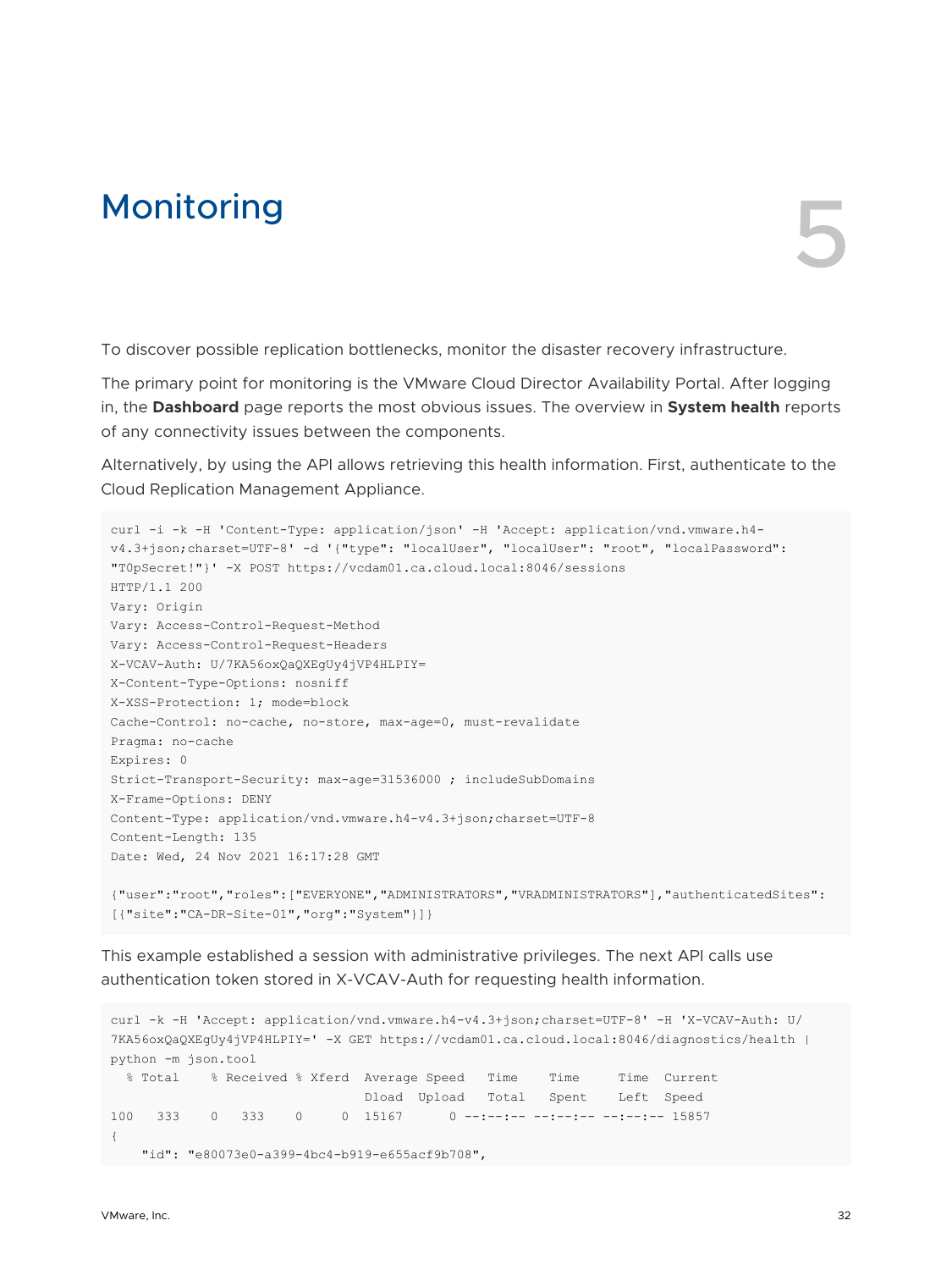Replication Flow

}

```
 "user": "root",
 "workflowInfo": {
    "type": "health",
     "resourceType": "CLOUD",
     "resourceId": null,
     "resourceName": null
 },
 "progress": 0,
 "state": "RUNNING",
 "lastUpdated": 1637770698480,
 "startTime": 1637770698477,
 "endTime": -1,
 "resultType": null,
 "result": null,
 "error": null,
 "warnings": [],
 "site": "CA-DR-Site-01"
```
VMware Cloud Director Availability versions earlier than 4.2 return a long JSON-formatted output with information about the health state. VMware Cloud Director Availability 4.2 and later improve the task management. The "State" key informs the health checking task is still in progress. This requires an additional API call for getting the final health information. The ID value in the previous output is the ID of the task that collects and provides the health information and requires checking whether the task has completed.

```
curl -k -H 'Accept: application/vnd.vmware.h4-v4.3+json;charset=UTF-8' -H 'X-VCAV-Auth: U/
7KA56oxQaQXEgUy4jVP4HLPIY=' -X GET https://vcdam01.ca.cloud.local:8046/tasks/e80073e0-
a399-4bc4-b919-e655acf9b708 | python -m json.tool
  % Total % Received % Xferd Average Speed Time Time Time Current
                               Dload Upload Total Spent Left Speed
100 6053 0 6053 0 0 236k 0 --:--:-- --:--:-- --:--:-- 246k
{
    "id": "e80073e0-a399-4bc4-b919-e655acf9b708",
    "user": "root",
     "workflowInfo": {
        "type": "health",
        "resourceType": "CLOUD",
         "resourceId": null,
         "resourceName": null
     },
     "progress": 100,
     "state": "SUCCEEDED",
     "lastUpdated": -1,
     "startTime": 1637770698477,
     "endTime": 1637770698932,
     "resultType": "CloudHealthInfo",
     "result": {
         "productName": "VMware Cloud Director Availability Cloud Service",
         "buildVersion": "4.3.0.3095245-9308521ec0",
         "buildDate": 1637066189629,
         "instanceId": "6d2f0f94-5769-4b67-8edb-5d4b98f48893",
         "runtimeId": "c30cd2e9-d056-4a80-ae68-84175ccd4a6b",
         "currentTime": 1637770698931,
```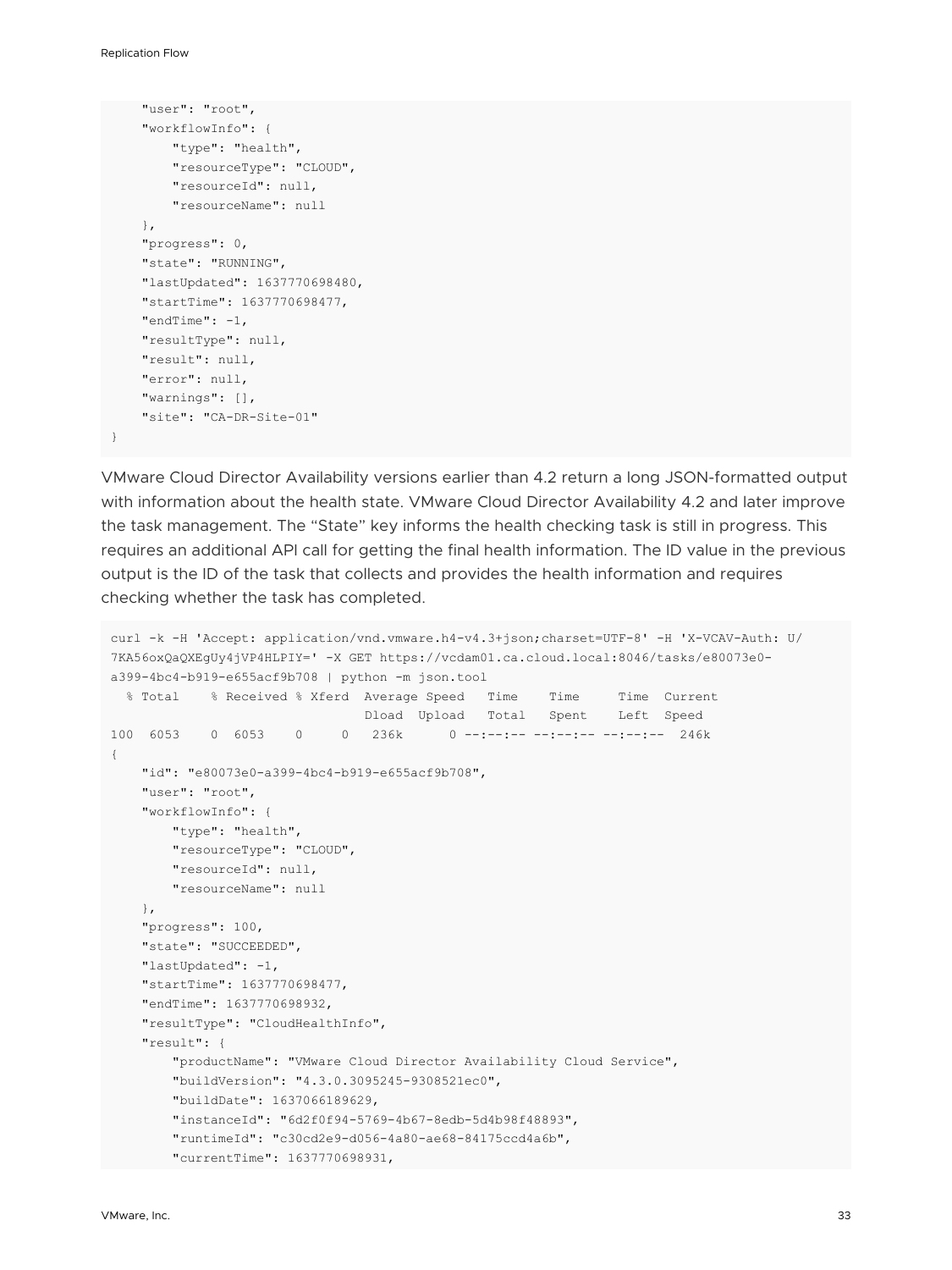```
 "address": "192.168.12.81",
         "tunnelError": null,
         "vcdError": null,
         "managerError": null,
         "managerHealth": {
              "productName": "VMware Cloud Director Availability Manager Service",
              "buildVersion": "4.3.0.3095245-9308521ec0",
              "buildDate": 1637066189629,
              "instanceId": "1225c20a-1b86-410a-85d3-daf58cfa2936",
              "runtimeId": "e9e87106-46de-4d6b-b423-fea35d209b10",
              "currentTime": 1637770698901,
              "address": "192.168.12.81",
              "offlineReplicators": [],
              "onlineReplicators": [
{
                       "id": "3df8708a-b353-4b8b-b9c7-1e573ed14125",
                       "owner": "*",
                       "site": "CA-DR-Site-01",
                       "description": "",
                       "apiUrl": "https://192.168.13.1:8043",
                       "certThumbprint": 
"SHA-256:42:D6:0C:A2:03:02:25:5E:A6:42:82:4C:FC:B7:4B:A3:2E:53:82:79:54:19:D9:7F:35:B3:02:E5:E
E:C2:FC:7C",
                       "pairingCookie": null,
                       "state": {
                           "incomingCommError": null,
                           "outgoingCommError": null
                       },
                       "isInMaintenanceMode": false,
                       "apiVersion": "4.3",
                       "dataAddress": "lwd://192.168.13.1:44045/"
                  },
{
                       "id": "167217ca-4a6e-4926-ae14-fcb4c493944a",
                       "owner": "*",
                       "site": "CA-DR-Site-01",
                       "description": "",
                       "apiUrl": "https://192.168.13.2:8043",
                       "certThumbprint": 
"SHA-256:89:49:1C:53:94:14:D6:92:D7:33:53:58:FA:B8:41:D2:AD:19:C2:8B:0A:D8:7E:A9:EE:E6:98:3B:0
A:59:B1:09",
                       "pairingCookie": null,
                       "state": {
                           "incomingCommError": null,
                           "outgoingCommError": null
\}, \}, \}, \}, \}, \}, \}, \}, \}, \}, \}, \}, \}, \}, \}, \}, \}, \}, \}, \}, \}, \}, \}, \}, \}, \}, \}, \}, \}, \}, \}, \}, \}, \}, \}, \}, \},
                       "isInMaintenanceMode": false,
                       "apiVersion": "4.3",
                       "dataAddress": "lwd://192.168.13.2:44045/"
                  },
{
                       "id": "239b2681-ff45-4560-b1e7-90505f94c1ff",
                       "owner": "*",
                       "site": "NY-DR-Site-01",
                       "description": "",
```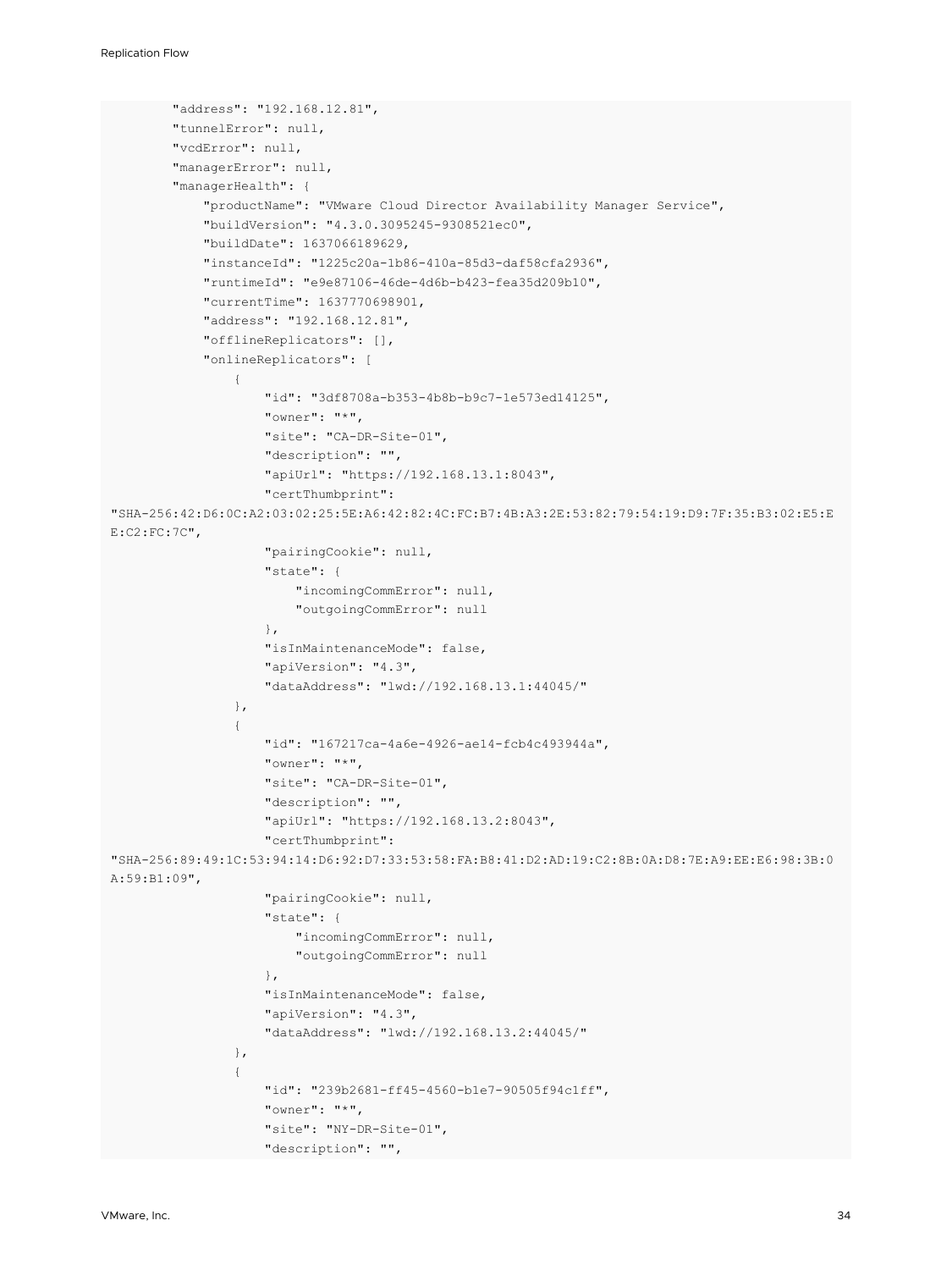```
 "apiUrl": "https://tn-239b2681-ff45-4560-
b1e7-90505f94c1ff.tnexus.io:8048",
                      "certThumbprint": 
"SHA-256:E7:47:30:0D:FD:B9:30:F0:9F:EF:12:AA:E8:A4:52:70:B2:1E:A6:38:96:D6:9C:FD:10:65:B7:E2:E
1:26:22:F2",
                      "pairingCookie": null,
                      "state": {
                           "incomingCommError": null,
                           "outgoingCommError": null
                      },
                      "isInMaintenanceMode": false,
                      "apiVersion": "4.3",
                      "dataAddress": "lwd://192.168.23.1:44045/"
                  },
{
                      "id": "484fcb26-2b92-44d0-bff6-838321458dc2",
                      "owner": "*",
                      "site": "NY-DR-Site-01",
                      "description": "",
                      "apiUrl": "https://tn-484fcb26-2b92-44d0-
bff6-838321458dc2.tnexus.io:8048",
                      "certThumbprint": 
"SHA-256:AD:1A:62:B9:79:9C:11:FC:6B:C1:68:64:71:39:02:4C:69:56:69:3F:5C:85:FB:81:55:F1:D8:DC:6
F:08:B2:08",
                      "pairingCookie": null,
                      "state": {
                           "incomingCommError": null,
                           "outgoingCommError": null
\}, \}, \}, \}, \}, \}, \}, \}, \}, \}, \}, \}, \}, \}, \}, \}, \}, \}, \}, \}, \}, \}, \}, \}, \}, \}, \}, \}, \}, \}, \}, \}, \}, \}, \}, \}, \},
                      "isInMaintenanceMode": false,
                       "apiVersion": "4.3",
                      "dataAddress": "lwd://192.168.23.2:44045/"
 }
              ],
              "localReplicatorsHealth": [
{
                      "productName": "VMware Cloud Director Availability Replicator Service",
                      "buildVersion": "4.3.0.3095245-9308521ec0",
                      "buildDate": 1637066189629,
                      "instanceId": "3df8708a-b353-4b8b-b9c7-1e573ed14125",
                      "runtimeId": "863bcf17-5827-411d-a353-3c034e78724a",
                      "currentTime": 1637770698822,
                      "address": "192.168.13.1",
                      "offlineManagers": [],
                      "onlineManagers": [
\{ "id": "1225c20a-1b86-410a-85d3-daf58cfa2936",
                               "description": "",
                               "certThumbprint": 
"SHA-256:47:75:7E:A3:81:CE:3E:E9:83:81:98:D1:EF:FF:A2:C6:AD:AE:BD:D2:AC:2E:6E:83:CD:DF:1A:DA:5
8:5C:65:77",
                               "owner": "*",
                               "apiUrl": "https://192.168.12.81:8044",
                               "localUser": "administrator@vsphere.local",
                               "localPassword": "<censored>",
```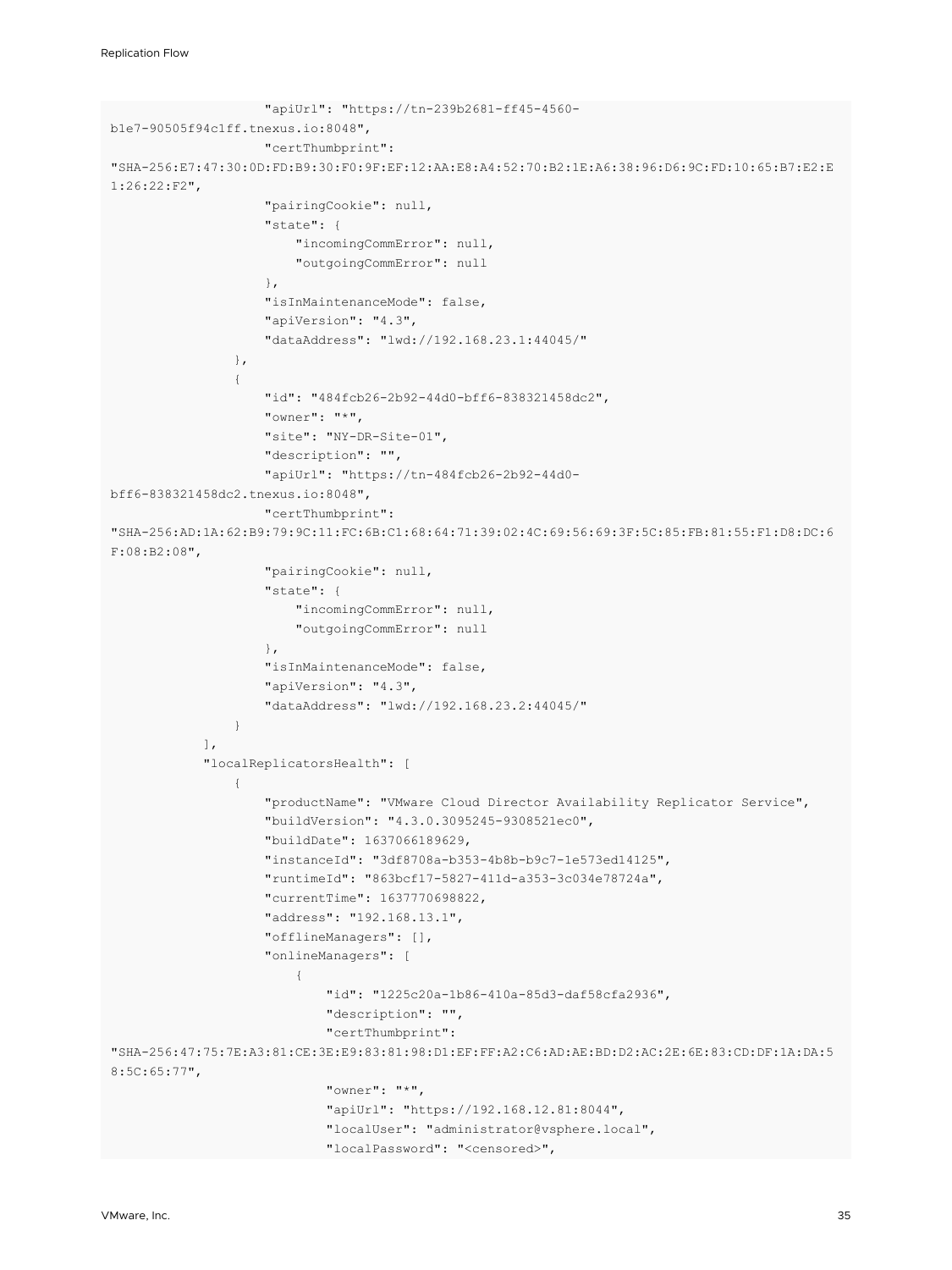```
 "apiVersion": "4.3"
 },
\{ "id": "eeb2be0c-9603-4767-8047-95d8957000bf",
                          "description": "",
                          "certThumbprint": 
"SHA-256:1C:90:9A:E5:50:4C:12:6F:F6:17:BB:AF:77:D1:09:D9:2C:8F:EE:6B:2E:71:0F:3B:09:AD:4D:DB:B
2:72:44:EB",
                           "owner": "*",
                          "apiUrl": "https://tn-
eeb2be0c-9603-4767-8047-95d8957000bf.tnexus.io:8048",
                          "localUser": "administrator@vsphere.local",
                          "localPassword": "<censored>",
                          "apiVersion": "4.3"
 }
\sim 1.
                   "lsError": null,
                   "dbError": null,
                   "vcError": {
                       "eeb2be0c-9603-4767-8047-95d8957000bf": {
                          "d22a2ad0-3c1e-4840-a0b8-eb2d3451bea0": null,
                          "9de71d86-9df4-49aa-92ab-34595e45d171": null
 },
                       "1225c20a-1b86-410a-85d3-daf58cfa2936": {
                          "d22a2ad0-3c1e-4840-a0b8-eb2d3451bea0": null,
                          "9de71d86-9df4-49aa-92ab-34595e45d171": null
 }
                   },
                   "lwdError": null,
                   "hbrError": null,
                   "h4dmError": null,
                   "ntpError": null,
                   "diskUsage": {
                       "total": 10486022144,
                       "usable": 9015365632,
                       "free": 9568223232
 }
               },
{
                   "productName": "VMware Cloud Director Availability Replicator Service",
                   "buildVersion": "4.3.0.3095245-9308521ec0",
                   "buildDate": 1637066189629,
                   "instanceId": "167217ca-4a6e-4926-ae14-fcb4c493944a",
                   "runtimeId": "76a39c6a-db7b-4bff-b7c9-cf34981766de",
                   "currentTime": 1637770698895,
                   "address": "192.168.13.2",
                   "offlineManagers": [],
                   "onlineManagers": [
\{ "id": "1225c20a-1b86-410a-85d3-daf58cfa2936",
                          "description": "",
                           "certThumbprint": 
"SHA-256:47:75:7E:A3:81:CE:3E:E9:83:81:98:D1:EF:FF:A2:C6:AD:AE:BD:D2:AC:2E:6E:83:CD:DF:1A:DA:5
8:5C:65:77",
                          "owner": "*",
```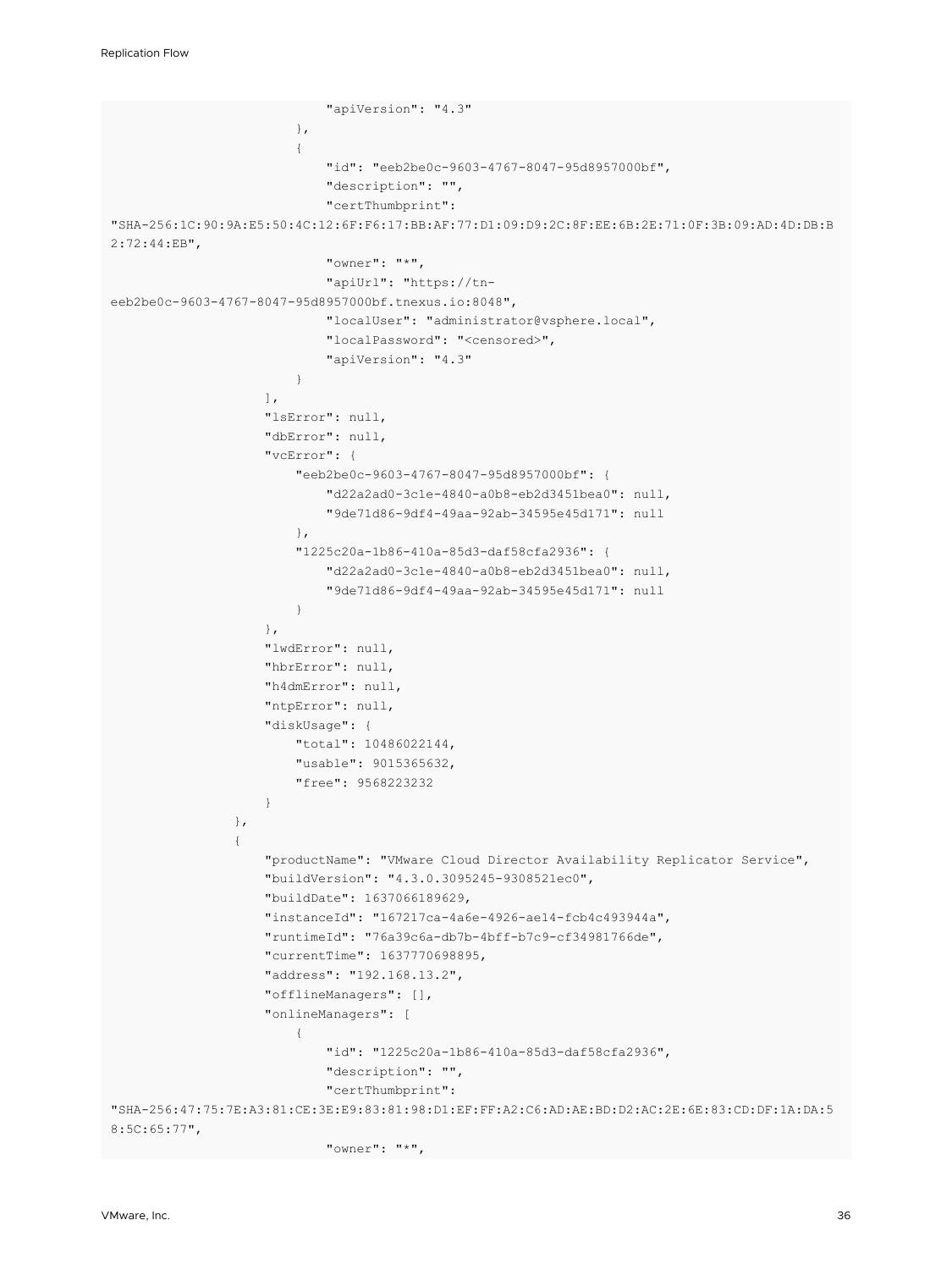```
 "apiUrl": "https://192.168.12.81:8044",
                             "localUser": "administrator@vsphere.local",
                             "localPassword": "<censored>",
                             "apiVersion": "4.3"
 },
\{ "id": "eeb2be0c-9603-4767-8047-95d8957000bf",
                             "description": "",
                              "certThumbprint": 
"SHA-256:1C:90:9A:E5:50:4C:12:6F:F6:17:BB:AF:77:D1:09:D9:2C:8F:EE:6B:2E:71:0F:3B:09:AD:4D:DB:B
2:72:44:EB",
                             "owner": "*",
                             "apiUrl": "https://tn-
eeb2be0c-9603-4767-8047-95d8957000bf.tnexus.io:8048",
                             "localUser": "administrator@vsphere.local",
                             "localPassword": "<censored>",
                             "apiVersion": "4.3"
 }
                     ],
                     "lsError": null,
                     "dbError": null,
                     "vcError": {
                         "eeb2be0c-9603-4767-8047-95d8957000bf": {
                              "d22a2ad0-3c1e-4840-a0b8-eb2d3451bea0": null,
                             "9de71d86-9df4-49aa-92ab-34595e45d171": null
 },
                         "1225c20a-1b86-410a-85d3-daf58cfa2936": {
                             "d22a2ad0-3c1e-4840-a0b8-eb2d3451bea0": null,
                             "9de71d86-9df4-49aa-92ab-34595e45d171": null
 }
\}, \}, \}, \}, \}, \}, \}, \}, \}, \}, \}, \}, \}, \}, \}, \}, \}, \}, \}, \}, \}, \}, \}, \}, \}, \}, \}, \}, \}, \}, \}, \}, \}, \}, \}, \}, \},
                     "lwdError": null,
                     "hbrError": null,
                     "h4dmError": null,
                     "ntpError": null,
                     "diskUsage": {
                         "total": 10486022144,
                         "usable": 9023971328,
                         "free": 9576828928
 }
 }
            \frac{1}{2},
             "lsError": null,
             "dbError": null,
             "ntpError": null,
             "localReplicatorsLsMismatch": null,
             "diskUsage": {
                 "total": 10486022144,
                 "usable": 9033674752,
                 "free": 9586532352
 }
         },
         "lsError": null,
         "dbError": null,
         "ntpError": null,
```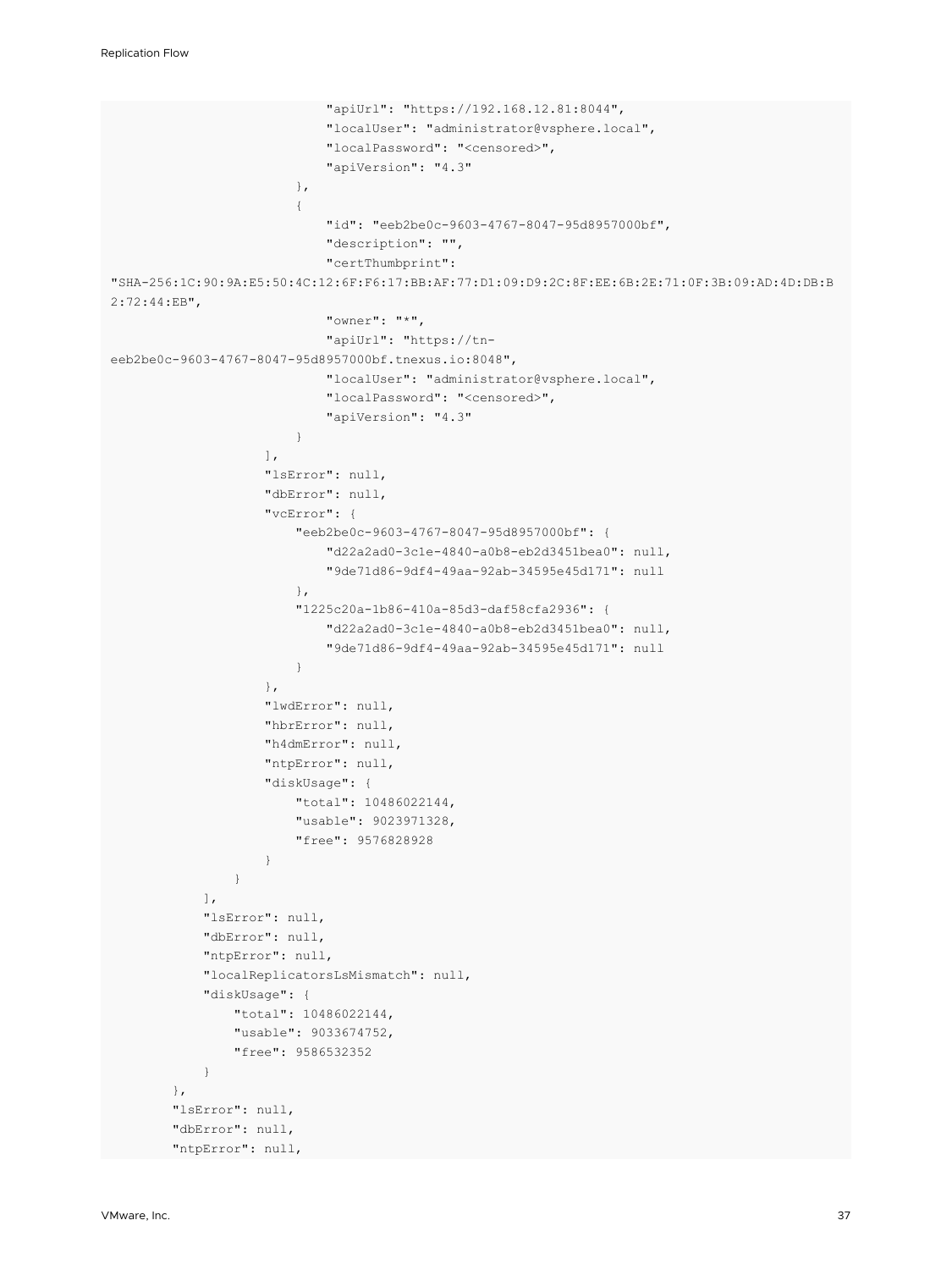```
 "diskUsage": {
             "total": 10486022144,
             "usable": 9033670656,
             "free": 9586528256
 }
    },
    "error": null,
    "warnings": [],
    "site": "CA-DR-Site-01"
}
```
Now the "State" key informs that the task successfully completed. This example shows no error and all the keys containing "Error" in their names have "null" values.

The following example shows an NTP issue.

```
"ntpError": {
                 "code": "FailedToConnectToNtpServer",
                 "msg": "Time is not synchronized with the NTP server.",
                 "args": [],
                 "stacktrace": 
"com.vmware.h4.exceptions.common.FailedToConnectToNtpServerException: Time is not 
synchronized with the NTP server.\n\tat 
com.vmware.h4.common.diagnostics.BaseDiagnosticsService.checkNtpConnectivity(BaseDiagnosticsSe
rvice.java:93)\n\tat 
com.vmware.h4.manager.replication.ManagerHealthInfoJob.execute(ManagerHealthInfoJob.java:58)\n
\tat 
com.vmware.h4.manager.replication.ManagerHealthInfoJob.execute(ManagerHealthInfoJob.java:38)\n
\tat com.vmware.h4.jobengine.JobEngine.execute(JobEngine.java:202)\n\tat 
com.vmware.h4.jobengine.JobEngine.lambda$resume$0(JobEngine.java:142)\n\tat 
com.vmware.h4.jobengine.ThrottledExecutorService$1.run(ThrottledExecutorService.java:132)\n\ta
t com.vmware.h4.common.mdc.MDCRunnableWrapper.run(MDCRunnableWrapper.java:30)\n\tat java.base/
java.util.concurrent.ThreadPoolExecutor.runWorker(ThreadPoolExecutor.java:1128)\n\tat 
java.base/
java.util.concurrent.ThreadPoolExecutor$Worker.run(ThreadPoolExecutor.java:628)\n\tat 
java.base/java.lang.Thread.run(Thread.java:829)\n"
             },
             "localReplicatorsLsMismatch": null,
             "diskUsage": {
                 "total": 10486022144,
                 "usable": 9033555968,
                 "free": 9586413568
 }
         },
         "lsError": null,
         "dbError": null,
         "ntpError": {
             "code": "FailedToConnectToNtpServer",
             "msg": "Time is not synchronized with the NTP server.",
             "args": [],
             "stacktrace": 
"com.vmware.h4.exceptions.common.FailedToConnectToNtpServerException: Time is not 
synchronized with the NTP server.\n\tat 
com.vmware.h4.common.diagnostics.BaseDiagnosticsService.checkNtpConnectivity(BaseDiagnosticsSe
rvice.java:93)\n\tat
```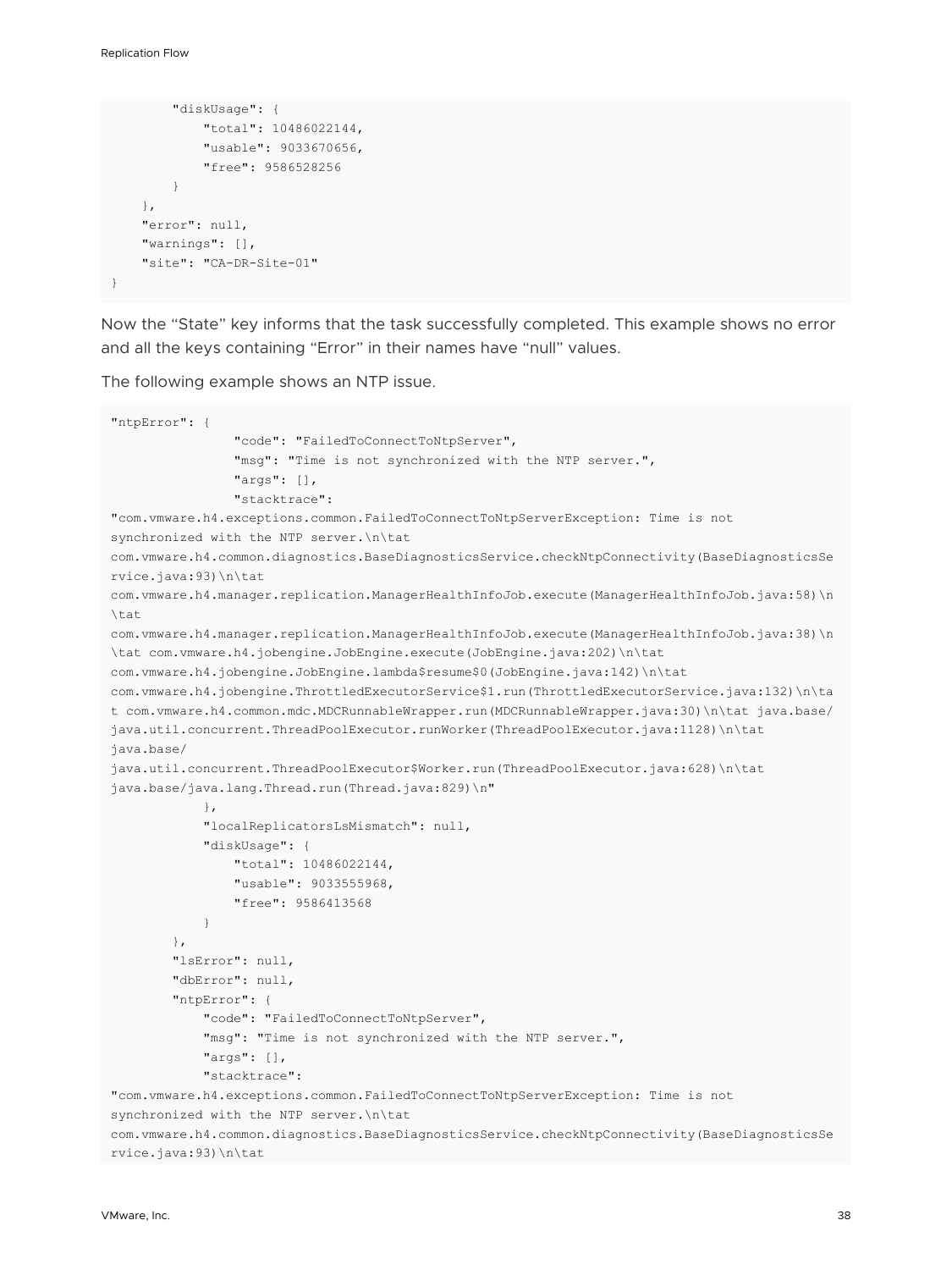```
com.vmware.h4.cloud.job.CloudHealthInfoJob.execute(CloudHealthInfoJob.java:78)\n\tat 
com.vmware.h4.cloud.job.CloudHealthInfoJob.execute(CloudHealthInfoJob.java:34)\n\tat 
com.vmware.h4.jobengine.JobEngine.execute(JobEngine.java:202)\n\tat
com.vmware.h4.jobengine.JobEngine.lambda$resume$0(JobEngine.java:142)\n\tat 
com.vmware.h4.jobengine.ThrottledExecutorService$1.run(ThrottledExecutorService.java:132)\n\ta
t com.vmware.h4.common.mdc.MDCRunnableWrapper.run(MDCRunnableWrapper.java:30)\n\tat java.base/
java.util.concurrent.ThreadPoolExecutor.runWorker(ThreadPoolExecutor.java:1128)\n\tat 
java.base/
java.util.concurrent.ThreadPoolExecutor$Worker.run(ThreadPoolExecutor.java:628)\n\tat 
java.base/java.lang.Thread.run(Thread.java:829)\n"
         },
         "diskUsage": {
             "total": 10486022144,
             "usable": 9033555968,
             "free": 9586413568
 }
     },
     "error": null,
     "warnings": [],
     "site": "CA-DR-Site-01"
}
```
APIs allow programmatically setting and retrieving information about replications, resources, policies and other VMware Cloud Director Availability configurations. For information about the APIs, see the [VMware Cloud Director Availability API Guide](https://developer.vmware.com/apis/1204/vmware-cloud-director-availability).

### VMware Cloud Director Availability Management Pack for VMware vRealize® Operations™

vRealize Operations monitors and helps with analyzing VMware environments. In vRealize Operations, by adding a management pack provides coverage for the VMware product that the management pack targets. In vRealize Operations, monitor VMware Cloud Director Availability by using the vRealize Operations Management Pack for Cloud Director Availability.

Once installed, the vRealize Operations Management Pack for Cloud Director Availability requires registering with the Cloud Replication Management Appliance. This registration allows monitoring in vRealize Operations of the incoming virtual machine and vApp replications to VMware Cloud Director. The management pack collects the following metrics for all incoming replications:

- **Replication type**
- **n** Replication state and recovery state
- **n** Replication health
- **Recovery Point Objective (RPO)**
- Service Level Agreement (SLA) profile
- **n** Storage policy
- Consumed storage